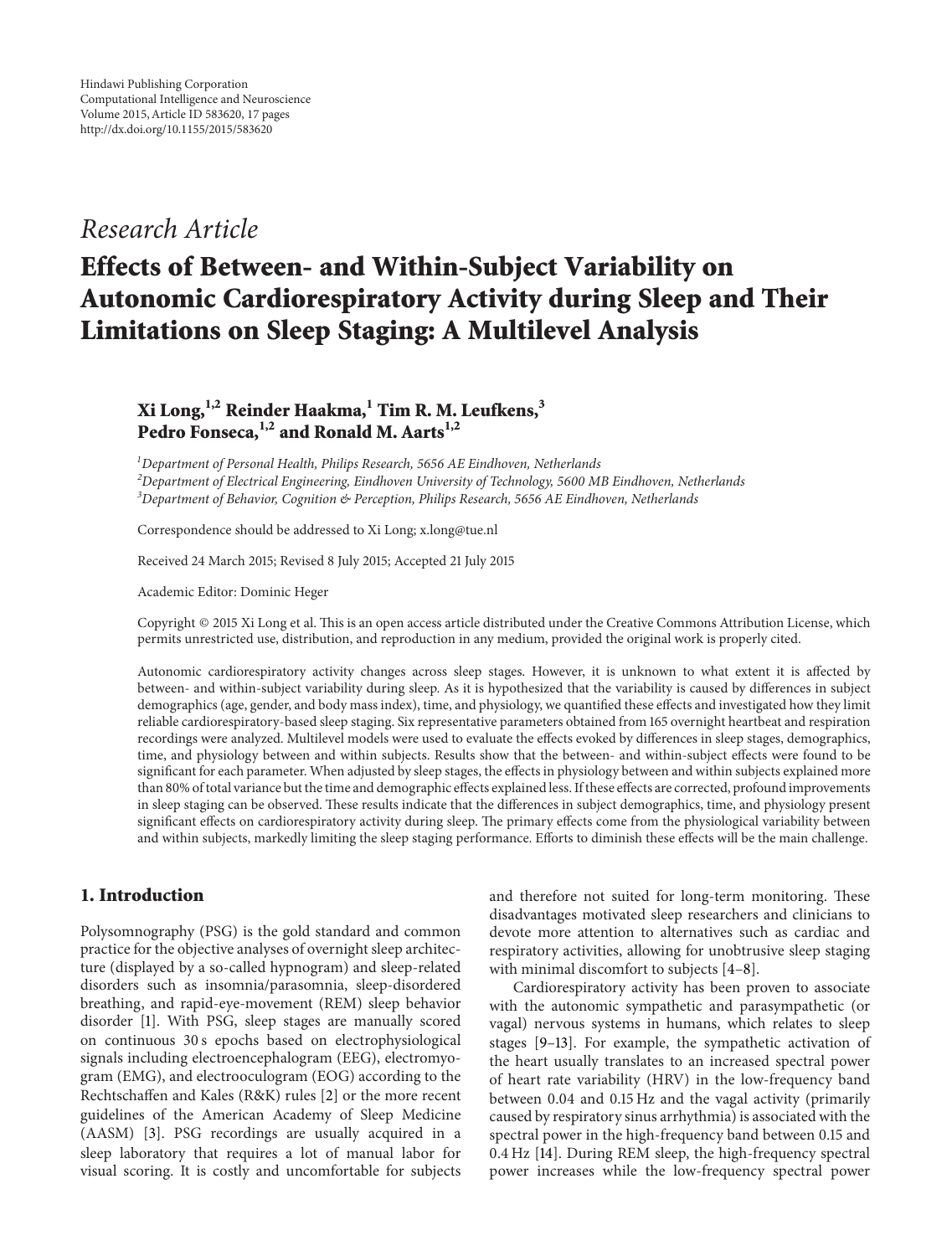decreases, when compared with non-REM (NREM) sleep and wakefulness [15]. Furthermore, the respiratory volume and frequency are more regular during NREM sleep than during REM sleep and wakefulness [9]. Irregular respiration patterns occurring during wakefulness are usually caused by body movements or alternation of ventilation control manipulated by some external factors; during REM sleep they can be related to muscle atonia or subcortical structures with a possible involvement of the bizarre content of dreams [16, 17].

In addition to sleep stages, the cardiorespiratory activity can be influenced by between-subject variability with respect to (1) subject demographics such as age, gender, and body mass index (BMI) [18–20] and (2) internal physiology such as response of autonomic regulation, metabolic function, and subcortical arousals [21–23]. Note that, for simplicity, here we consider BMI as a demographic. Other factors, which differ from subject to subject and within subjects, such as conscious breathing control and external sleep environment (e.g., noise and temperature), can also cause variations in autonomic response during sleep [24–27]. Furthermore, the autonomic activity appears to change during the course of the night as a function of time and the ratio of NREM and REM sleep in a sleep cycle [13, 28]. These changes would also be reflected in changes of cardiorespiratory activity throughout the night within subjects. Additionally, the daytime activity and any stressful events may change the sleep architecture and consequently affect autonomic control of cardiorespiratory activity during the night [29–31]. It is however not clear to which extent each of these effects can explain the variations in cardiorespiratory activity during sleep.

In regard to automatic sleep staging with autonomic cardiorespiratory activity, parameters are usually derived from cardiac and respiratory signals on a 30 s epoch basis [2, 3]. Due to the existence of between-subject (i.e., interindividual) and within-subject (i.e., intraindividual) variability effects, the correct identification of sleep stages based on the cardiorespiratory parameters seems challenging, in particular when a subject-independent model is used (i.e., when a model is derived from a set of subjects and used to identify sleep stages for other new subjects).

The aim of this fundamental study was to quantitatively investigate the effects of between- and within-subject variability on cardiorespiratory activity during sleep and to evaluate how they are limited to reliable cardiorespiratorybased sleep staging results.

#### **2. Materials and Methods**

*2.1. Subjects and Protocol.* A total of 165 healthy subjects participating in the SIESTA project [32] were included in this study. The subjects were monitored over a period of three years from 1997 to 2000 in seven different sleep laboratories located in five European countries.The subject demographics (mean ± standard deviation (SD)) including age, gender, and BMI are given in Table 1. The protocol was approved by local ethics committees of all sleep laboratories involved and all subjects provided a written informed consent. The subjects fulfilled the following criteria: no significant medical

TABLE 1: Subject demographics and sleep statistics ( $n = 165$ ).

|                                    | Mean $\pm$ SD   | Range         |
|------------------------------------|-----------------|---------------|
| Gender (77 men and 88 women)       |                 |               |
| Age, y                             | $51.8 \pm 19.4$ | $20 - 95$     |
| BMI, $\text{kg}\cdot\text{m}^{-2}$ | $24.6 + 3.5$    | $17.0 - 35.3$ |
| Total recording time, h            | $7.8 + 0.5$     | $6.0 - 9.3$   |
| Wake, %                            | $22.7 + 13.2$   | $1.2 - 78.6$  |
| REM sleep, %                       | $13.6 + 5.3$    | $0 - 26.5$    |
| Light sleep, %                     | $52.3 \pm 10.0$ | $15.6 - 72.1$ |
| Deep sleep, %                      | $11.4 \pm 6.6$  | $0 - 28.5$    |

disorders, no reported symptoms of neurological, mental, medical, or cardiovascular disorders, no history of drug abuse or habituation (including alcohol), no psychoactive medication or other drugs (e.g., beta blockers), no shift work, and usually retirement to bed between 22:00 and 24:00 depending on their habitual bedtime [32].

*2.2. PSG Recordings.* For each subject, single-night full PSG recordings were obtained. Each recording consists of at least 16 channels including EEG (C3-M2, C4-M1, O1-M2, O2- M1, Fp1-M2, and Fp2-M1), EMG (chin and leg), EOG (2 leads), electrocardiogram (ECG, single-channel, modified V1 lead), nasal airflow, respiratory effort (abdominal and chest wall with respiratory inductance plethysmography), snoring (microphone), and blood oxygen saturation [32]. Only the ECG signals, sampled at 100 Hz, 200 Hz, or 256 Hz depending on the equipment setup of each sleep laboratory, and the respiratory (chest) effort signals, all sampled at 10 Hz, were used in this study.

Each PSG recording was visually annotated in 30 s epochs as nighttime wake, REM sleep, and one of the NREM sleep stages S1–S4 by two independent raters according to the R&K rules. In case of disagreement, the consensus annotations between the two raters were obtained. For the analysis in this study, we considered four stages: wake, REM sleep, light sleep (merging S1 and S2), and deep sleep or slow wave sleep (merging S3 and S4). Table 1 presents some sleep statistics of the recording nights.

*2.3. Data Preparation.* The ECG and respiratory effort signals of all subjects were preprocessed before computing the parameters used for analyses.The baseline wander of the ECG signal was removed with a linear phase high-pass filter using an 1.106 s Kaiser window with a 0.8 Hz cutoff frequency and a 30 dB side-lobe attenuation [33]. The resulting signal was normalized with regard to mean and amplitude and a lowcomplexity precise QRS complex localization algorithm [34] was used to locate the R peaks in the signal. The resulting heartbeat or RR intervals were resampled at 4 Hz using a linear interpolator. To compute the cardiac parameters in the frequency domain, the power spectral density (PSD) of the resampled RR intervals was estimated with an autoregressive model, where the order was adaptive and automatically determined by the Akaike's information criterion (AIC) and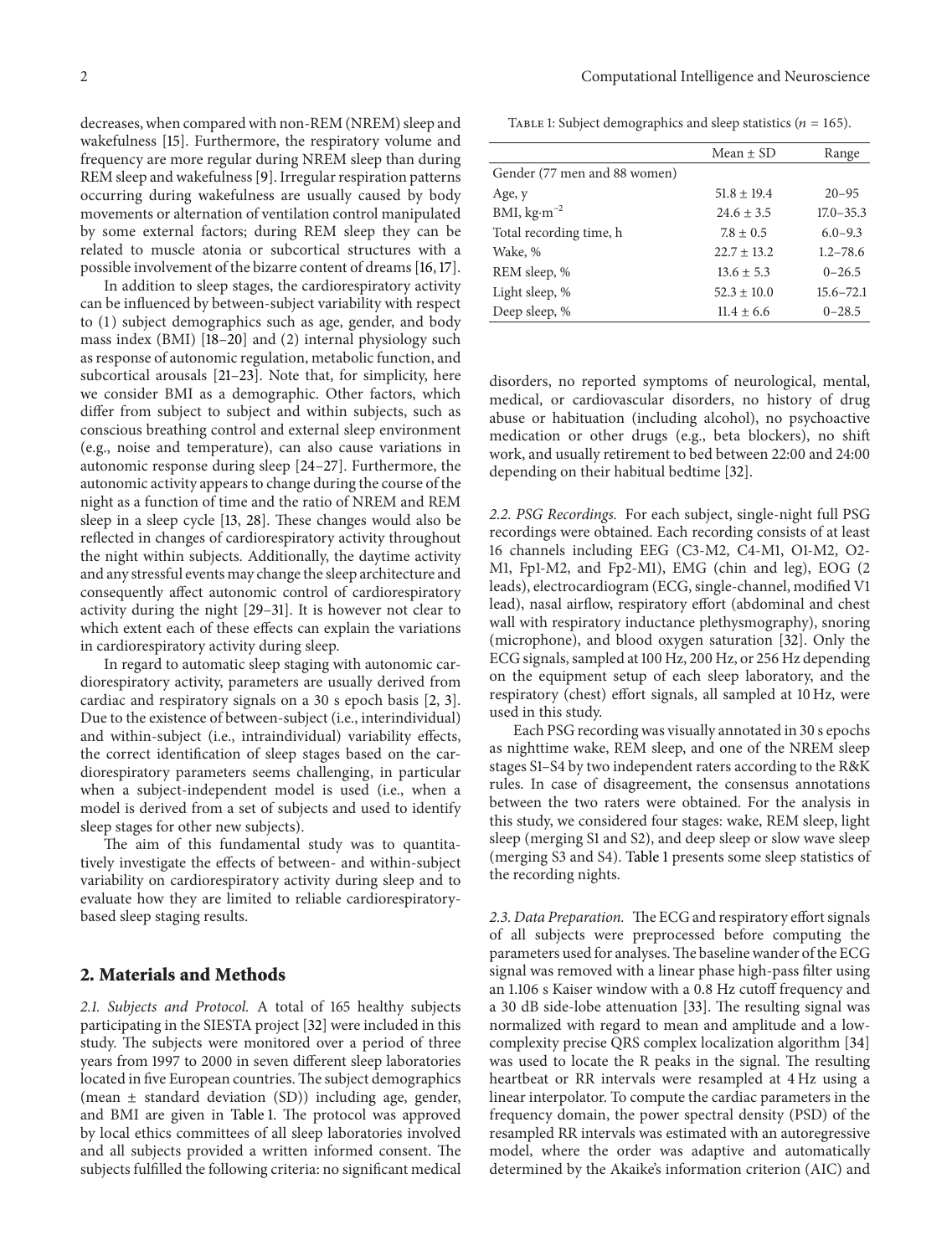was limited to 15 [35]. Using the AR model instead of a Fourier transform was because the Fourier-based approaches may have limitations such as poor spectral resolution and leakage [36], which would be sensitive to estimating the PSD of the RR interval series having a relatively low sampling rate. After that, the spectral power in the low-frequency band and the high-frequency band can be calculated. Note that ectopic RR intervals longer than 2 s, shorter than 0.3 s, or shorter than 0.6 times their previous value were discarded. The epochs were treated as being "invalid" or missing if the coverage was less than 50% (i.e., the sum of the detected RR intervals within an epoch was less than half of the epoch length) since the PSD for these epochs with too many missing heartbeats (likely caused by body motion artifacts) could not be reliably estimated.

The respiratory effort signal was first low-pass-filtered using a 10th order Butterworth filter with a cut-off frequency of 0.6 Hz to eliminate high-frequency noise. Afterwards, the signal baseline was removed by subtracting the median peakto-trough amplitude estimated over the entire signal. The respiratory peaks and troughs were detected by locating the signal turning points based on sign changes of signal slopes. Finally, we excluded incorrectly detected peaks and troughs (1) in peak-to-trough or trough-to-peak intervals where the sum of two successive intervals was less than the median of all intervals over the entire recording and (2) with amplitudes where the peak-to-trough difference was smaller than 0.15 times the median of the entire-night respiratory signal [37].

*2.4. Cardiorespiratory Parameters.* We analyzed six cardiorespiratory (two respiratory and four cardiac) parameters. The respiratory parameters were the mean breathing rate or respiratory frequency (BR) and the standard deviation of breathing rates (SDBR). For cardiac activity, the timedomain parameters included the mean heart rate (HR) and the standard deviation of heartbeat intervals (SDNN). The spectral-domain parameters included the spectral power of heartbeat intervals in the low-frequency band (LF) and the spectral power in the high-frequency band (HF). The LF and HF were normalized by dividing them by the total spectral power minus the power in the very-low-frequency (VLF, 0.003–0.04 Hz) band [14, 38]. This resulted in their expressions in a normalized unit (nu) instead of the absolute unit  $(ms^2)$ . The normalization can minimize the effect on the LF and HF values caused by the changes in total spectral power. And the normalized LF and HF represent the relative power in each frequency band in proportion to the total power minus VLF power, emphasizing the controlled and balanced behavior of the two aspects (i.e., sympathetic and parasympathetic activities) of the autonomic nervous system [14].

All the six parameters have been widely used for the task of cardiorespiratory-based sleep staging [6, 37, 39–41]. A logarithmic transformation was applied to BR, SDBR, HR, and SDNN to correct for nonsymmetry in the frequency distributions. Measurement units are therefore expressed in natural logarithmic Hz (ln-Hz) for BR and SDBR, natural

logarithmic beats per minute (ln-bpm) for HR, and natural logarithmic millisecond (ln-ms) for SDNN.

*2.5. Descriptive Statistics.* Values of the cardiorespiratory parameters (mean  $\pm$  SD) measured from subjects with different demographics (gender, age, and BMI) and time of night are presented. We considered different cohort sets including three age groups: young (20–39 y), middle (40–69 y), and elderly (>69 y), and three BMI groups: underweight  $(\langle 18.5 \text{ kg} \cdot \text{m}^{-2} \rangle$ , normal weight  $(18.5-25 \text{ kg} \cdot \text{m}^{-2})$ , and overweight (>25 kg⋅m<sup>-2</sup>). In addition, total sleep time was divided into four periods: 0–90 min, 90–180 min, 180–270 min, and >270 min. Significance of difference between groups was tested with the analysis of variance (ANOVA) *F* test.

*2.6. Multilevel Analysis.* Traditional statistical methods such as repeated measures ANOVA (rANOVA), repeated measures multivariate ANOVA (rMANOVA), and multiple regression analysis (MRA) are often used to analyze longitudinal data. However, they might not be appropriate since they expect uncorrelated and independent observations or they cannot model variables in different levels [42]. In regard to the nature of multiple dependent variables, a more generalized multilevel (regression) analysis [43] takes structural variables with fixed and random effects measured at multiple hierarchical levels into account. Compared with the traditional methods, multilevel analysis has several advantages [43, 44]. First, it serves to deal with incomplete data while ANOVA-based methods handle that by simply deleting all subjects with missing measures. Second, it concerns data with a hierarchical structure and thus allows for meta-analysis of explanatory variables with effects on different levels simultaneously while MRA usually considers variables at the same level. Third, it is able to quantify the variability explained only within levels. To these matters, we applied multilevel models to statistically evaluate the effects of between- and within-subject variability on the cardiorespiratory parameters. Under a variety of names used by different authors, multilevel models are also known as mixed models, random effects models, and hierarchical linear models [43].

Due to the presence of its advantages, multilevel analysis has been widely deployed in many areas such as psychophysiology [42], sociology [45], biology [46], and medicine [47]. In the field of sleep study researchers have applied multilevel models for investigating daily associations (within-subject and daily variability) between sleep and effect [48]; stressdependent within-subject variability in sleep duration and sleep fragmentation [49]; age and between-subject variability in reaction time performance with sleep restriction [50]; relationship between self-reported and PSG-measured sleep times [51]; between-subject variability in "sleep need" and "vulnerability to sleep loss" [52]; circadian variation of cardiac autonomic activity [53]; and habitual traffic noise effect on respiratory sinus arrhythmia during sleep [54]. To the authors' knowledge, analyzing between- and withinsubject effects on cardiorespiratory activity during sleep (across sleep stages) based on multilevel models has not been studied.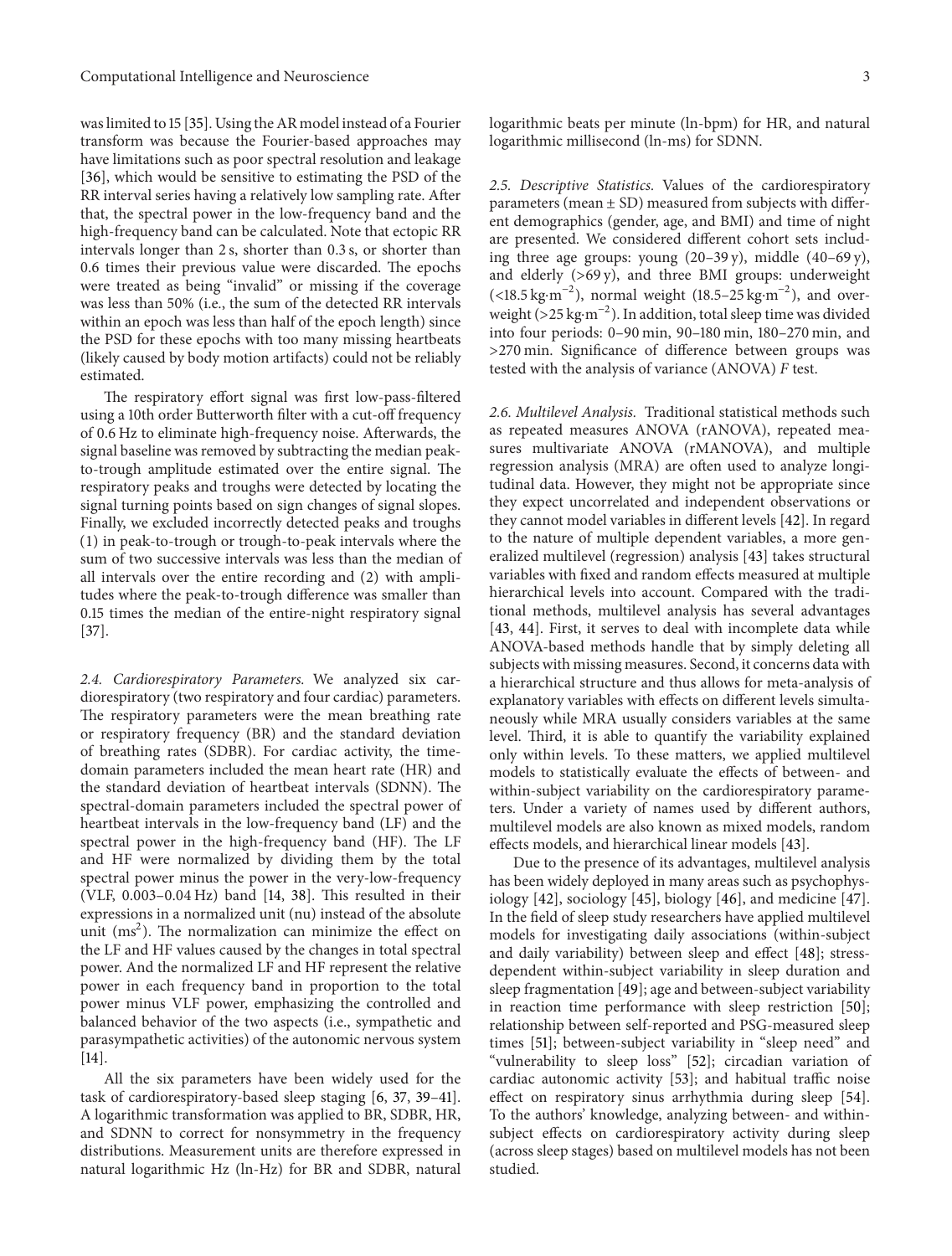*2.6.1. Between- and within-Subject Effects.* On the one hand the between-subject variability effects of cardiorespiratory activity can be linked to physiology and subject demographics (age, gender, and BMI). On the other hand, cardiorespiratory activity may change depending on the time of night within subjects [13]. This time effect can also vary between subjects. Most multilevel models assume homogeneity or equality of variance for each prediction variable, whereas this might not hold for the time effect. Therefore, it is hypothesized that the time effect also changes along with subject demographics. This can be evaluated by "cross-interactions" between time and demographic variables. Here we did not take into account the influences from the differences in sleep environment, daytime energy expenditure, and other factors or behaviors such as stress, smoking, and personality. These influences, if existent, were assumed to be conveyed by the physiological variability. Additionally, in our previous work [55], there were no effects on the cardiac activity found between different laboratories based on the same data. For this reason, we disregarded the laboratory factor during our modeling procedure.

To evaluate the between- and within-subject effects, we constructed a multilevel model with two levels (level two: subject; level one: time or epoch) for a given cardiorespiratory parameter  $y$ . The model predicts/estimates the values of the parameter based on a set of variables including sleep stages, age, gender, BMI, and time of night. For the parameter value  $y_{ii}$  in the *i*th epoch of the night ( $i = 1, 2, ..., N$  with a total of *N* epochs) from subject  $j$  ( $j = 1, 2, ..., M$  where *M* is the total number of subjects), the two-level regression model with associated coefficients is given by

Model #1:

$$
y_{ij} = \beta_0 + \mu_{0j} + \sum_s (\beta_s + \mu_{sj}) s_{ij} + (\beta_t + \mu_{tj}) \text{ time}_{ij}
$$
  
+  $e_{0ij} + \beta_a \text{age}_j + \beta_g \text{gender}_j + \beta_b \text{BMI}_j$   
+  $\beta_{ta} (\text{time} \times \text{age})_{ij} + \beta_{tg} (\text{time} \times \text{gender})_{ij}$   
+  $\beta_{tb} (\text{time} \times \text{BMI})_{ij}$   
with  $\begin{bmatrix} \mu_{0j} \\ \mu_{sj} \\ \mu_{tj} \end{bmatrix} \sim N \begin{pmatrix} 0 \\ 0 \\ 0 \end{pmatrix}, \begin{bmatrix} \Omega_0 \\ \Omega_s \\ \Omega_t \end{bmatrix}$ ,  $e_{0ij} \sim N (0, \Omega_e)$ ,

in which  $\beta_0$  is the fixed intercept,  $\mu_{0j}$  is the random effect with variance  $\Omega_0$  indicating the between-subject variability in physiology (independent of sleep stages or corrected by sleep stages), and  $e_{0ii}$  is the (random) residual term with variance  $\Omega$ <sub>e</sub> quantifying the within-subject physiological variability (independent of time). *s* represents sleep stages ( $s$  = wake, REM sleep, light sleep, and deep sleep), where wake, REM sleep, light sleep, and deep sleep are all dummy/binary variables (1 or 0 indicating "yes" or "no"). This means that the multinomial sleep stage information is expressed by the sum of the four dummy sleep stage variables where only one is nonzero (=1) for each epoch. Hence, the term  $\sum_{s}(\beta_s +$ 

 $\mu_{sj}$ ) $s_{ij}$  specifies the sleep stage of epoch *i* from subject *j* with its fixed effect  $\beta_s$  and random effect  $\mu_{si}$ , where  $\Omega_s$ reflects the between-subject physiological variability in sleep stage  $s$ . The demographic variables age  $(y)$ , gender (dummy variable: 0 = man and 1 = woman), and BMI ( $kg·m<sup>-2</sup>$ ), respectively, correspond to the fixed effects  $\beta_a$ ,  $\beta_a$ , and  $\beta_b$ varying between subjects. The variable time $_{ij}$  (min) expresses the relative time of epoch *i* (time<sub>ij</sub> =  $i/2$ ) from subject *j*,  $\beta_t$  is the fixed time effect corresponding to linear changes over time within subjects,  $\mu_{t_i}$  is the random time effect with variance  $\Omega_t$  indicating the variability of time effect between subjects, and  $\beta_{ta}$ ,  $\beta_{ta}$ , and  $\beta_{tb}$  are cross-interactions specifying the fixed age-, gender-, and BMI-related time effects, respectively. Note that the variances from the random effects (including residuals) were assumed to be drawn from a normal distribution with zero mean. Here the normality was visually checked using a heuristic Quantile-Quantile (Q-Q) plot method since the commonly used numerical normality tests are not appropriate on large-sized samples [56].

*2.6.2. Centering Effect.* Intuitively, the mean value of a specific cardiorespiratory parameter over the entire night may differ from subject to subject, which might be due to the physiological variability between subjects at the general mean level. Cronbach [57] proposed a model that regards an additional predictor indicating the between-group centering effect in real applications, allowing for expressions of parameter values as deviations from the group means. In this study, the model with centering (physiological) effect for a given parameter can be expressed as

Model #2:

$$
y_{ij} = \beta_0 + \mu_{0j} + \sum_s (\beta_s + \mu_{sj}) s_{ij} + (\beta_t + \mu_{tj}) \text{ time}_{ij}
$$
  
+  $\beta_c \overline{y}_j + e_{0ij} + \beta_a \text{age}_j + \beta_g \text{gender}_j + \beta_b \text{BMI}_j$   
+  $\beta_{ta} (\text{time} \times \text{age})_{ij} + \beta_{tg} (\text{time} \times \text{gender})_{ij}$   
+  $\beta_{tb} (\text{time} \times \text{BMI})_{ij}$  (2)  

$$
\left[ \mu_{0j} \right] / \left[ \begin{array}{c} 0 \\ \end{array} \right]
$$

with 
$$
\begin{bmatrix} \mu_{0j} \\ \mu_{sj} \\ \mu_{tj} \end{bmatrix} \sim N \left( \begin{bmatrix} 0 \\ 0 \\ 0 \end{bmatrix}, \begin{bmatrix} \Sigma_{0} \\ \Omega_{s} \\ \Omega_{t} \end{bmatrix} \right), e_{0ij} \sim N(0, \Omega_{e}),
$$

where  $\overline{y}_i$  is the variable that gives the within-subject mean value over the entire night for subject  $j$  and its associated fixed slope  $\beta_c$  corresponds to the between-subject centering effect. This effect is meant to reflect the physiological difference between subjects at the (individual) overnight mean level. Here the estimation of the overnight mean value was assumed to be independent of sleep stage composition (percentages of sleep stages) over the entire night. To a certain degree, the demographic effects were expected to be conveyed by the centering effect. Therefore, the model without the centering term (Model #1) should be used for exploring the actual demographic effects with a single model.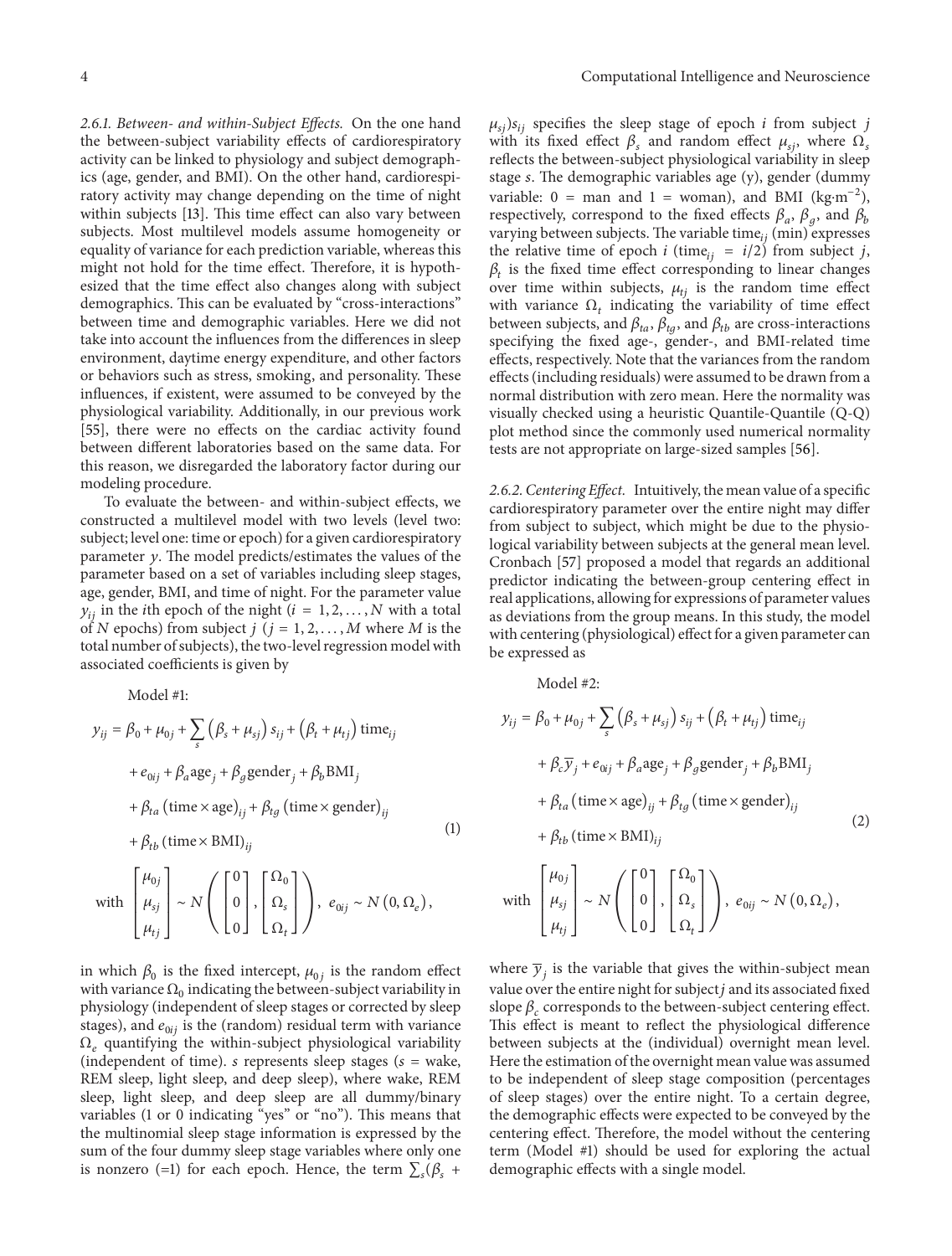|        |  |  |  | TABLE 2: Description of the seven explanatory effects (with exclusion of sleep stage effects) on cardiorespiratory activity considered in this |  |  |
|--------|--|--|--|------------------------------------------------------------------------------------------------------------------------------------------------|--|--|
| studv. |  |  |  |                                                                                                                                                |  |  |

| Effect                               | Description                                                        |
|--------------------------------------|--------------------------------------------------------------------|
| Overall between-subject effect       |                                                                    |
| Demographic effect                   | Fixed effect, variability in age, gender, and BMI between subjects |
| Centering (physiological) effect     | Fixed effect, variability in overnight mean level between subjects |
| Between-subject time effect          | Random effect, variability in time of night between subjects       |
| Between-subject physiological effect | Random effect, variability in physiology between subjects          |
| Overall within-subject effect        |                                                                    |
| Within-subject time effect           | Fixed effect, variability in time of night within subjects         |
| Within-subject physiological effect  | Random effect, variability in physiology within subjects           |
| Cross-interaction effect             |                                                                    |
| Demographic-related time effect      | Fixed effect, demographic-related variability in time of night     |

*2.6.3. Model Estimation and Optimization.* The multilevel modeling was implemented using the MLwiN software (Centre for Multilevel Modeling, the University of Bristol, UK), where an iterated generalized least square (IGLS) algorithm is issued for the model estimation, that is, the estimates of regression coefficients and their variances [58]. The model goodness-of-fit can be evaluated by the deviance (measured by −2⋅log-likelihood) obtained during the modeling procedure.

A Wald *Z*-test was used to statistically examine the significance of the effects, testing the null hypothesis that a coefficient equals zero [43]. For each estimated model coefficient or variance  $\nu$  corresponding to a specific effect, the Wald *Z* statistic is computed as the square of the estimated coefficient divided by its standard error (SE):

$$
Z = \frac{\gamma^2}{\text{SE}^2(\gamma)}.\tag{3}
$$

The acceptance or rejection of the null hypothesis can be tested with a Chi-squared  $(\chi^2)$  test with one degree of freedom (df).

The models described in (1) and (2) are "full" models and need to be optimized by excluding the effects with coefficients statistically not different from zero (tested with the Wald statistic). Differences between models are assessed by comparing model deviances using a  $\chi^2$  statistic (i.e., likelihood ratio test) with  $df = 2$ . This paper only presents the results of the optimized models that are manipulated by significant effects.

*2.7. Explanations of Variance.* It is of particular interest in interpreting how much the model variance is explained by different variables or effects. As described in Table 2, a total of seven explanatory effects for each cardiorespiratory parameter were considered in this study. Raudenbush and Bryk [59] proposed an approach by using the squared multiple correlation  $R^2$  to derive the proportion of variance modeled by means of explanatory variables with corresponding effects (proportion of variance explained, PVE). This approach examines the residual variances in a sequence of models.

Suppose that the full model under consideration for a given parameter is Model #2, given by (2). A sequence of seven models (Models A–G) can be established in a certain order that serves to compute the PVE of each effect. The detailed procedure of doing this is described in the Appendix.

#### *2.8. Between- and Within-Subject Effects in Sleep Staging*

*2.8.1. Sleep Staging Algorithm.* Linear discriminant (LD) has been shown to be an appropriate algorithm in classifying overnight sleep stages based on cardiorespiratory activity in many studies [6, 41]. In this work we adopted an LD classifier to perform automatic sleep staging. Overall accuracy and the Cohen's Kappa coefficient of agreement [60] were used to evaluate the classifier's performance. Additionally, sleep statistics including the percentages of wake, REM sleep, light sleep, and deep sleep were calculated. In order to verify the classification performance, the subjects were randomly divided into a set of 82 subjects used to train the classifier and a set of the other 83 subjects for testing.

*2.8.2. Comparison of Correction Schemes.* The objective was to examine how much the between- and within-subject effects on the cardiorespiratory activity would restrict the performance in classifying sleep stages (wake, REM sleep, light sleep, and deep sleep) and then estimating the sleep statistics. For comparison, we analyzed three different "correction" schemes (CS) based on the optimized Model #2 with estimated model coefficients to correct (or predict) the values for each parameter. The corrected values were then used to perform sleep staging. The sleep staging using the original measured values without any corrections served as the baseline scheme (BS).

(i) The first correction scheme (CS1) predicts the parameter values with subtraction of all the fixed effects independent of sleep stages, such that

CS1:

$$
\widehat{y}_{ij} = \mu_{0j} + \sum_{s} \left( \beta_s + \mu_{sj} \right) s_{ij} + \mu_{tj} \text{time}_{ij} + e_{0ij}.
$$
 (4)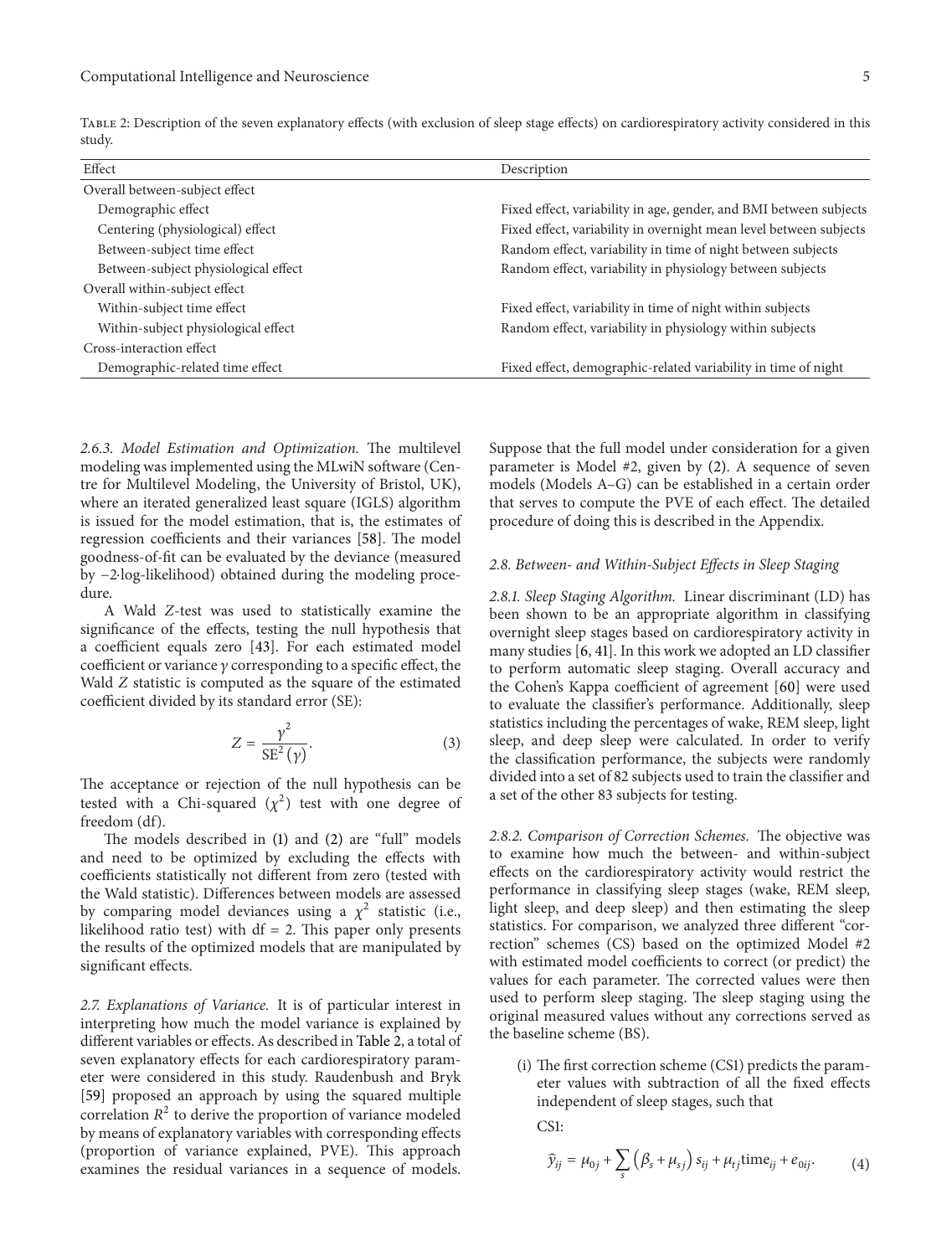(ii) The second correction scheme (CS2) corrects the parameter values by subtracting all the (sleep stage independent) fixed effects and all the between-subject random effects, such that

CS2:

$$
\widehat{y}_{ij} = \sum_{s} \beta_s s_{ij} + e_{0ij}.
$$
\n(5)

(iii) The third correction scheme (CS3) excludes all the (sleep stage independent) fixed effects and the withinsubject effect to correct the parameter values, such that

CS<sub>3</sub>:

$$
\hat{y}_{ij} = \mu_{0j} + \sum_{s} (\beta_s + \mu_{sj}) s_{ij} + \mu_{tj} \text{time}_{ij}.
$$
 (6)

Note that, again, the exclusive aim of analyzing these correction schemes in the present study was to evaluate in what aspect and how far the cardiorespiratory parameters can be improved for sleep staging instead of really performing sleep staging. In other words, we intended to answer the question, what sleep staging performance can be achieved if we can eliminate the effects caused by the between- or withinsubjects variability? Investigating methods of estimating the fixed coefficients and random variances without knowing sleep stages was not addressed in this study.

#### **3. Results**

*3.1. Descriptive Results.* Figure 1 compares the skewness of the parameters with and without transformation using natural logarithms. It indicates that the four parameters BR, SDBR, HR, and SDNN need to be log-transformed since they were of skewed distribution and their skewness values largely decreased after performing the log-transformation. Table 3 shows the values (mean  $\pm$  SD) of the six cardiorespiratory parameters BR, SDBR, HR, SDNN, LF, and HF analyzed in this study for different cohort sets in different genders, age groups, BMI groups, time periods, and sleep stages. The values significantly differed across different groups for all the cohort sets (ANOVA *F*-test, *P* < 0.001).

*3.2. Multilevel Modeling.* In comparison with the *F*-test, the multilevel regression models enable a more adequate and thorough statistical analysis. With the multilevel Model #1, the estimated coefficients and variances for all the parameters are shown in Table 4. As a result of removing the insignificant variables (tested using the Wald *Z*-test with *P* > 0.05) except for the constant intercept and sleep stage variables, the model was optimized. The table indicates that the demographics significantly influenced the cardiorespiratory activity from different aspects. Upon a closer look, it is found that the breathing rate, BR, for the healthy subjects with a higher BMI was significantly higher than the subjects with a lower BMI (0.011 ln-Hz per kg⋅m<sup>-2</sup>,  $P < 0.01$ ) at the baseline of −1.458 ln-Hz, whereas its variation SDBR remained the same. For cardiac activity, the mean heart rate HR of women was



Figure 1: Skewness comparison of cardiorespiratory parameters with and without natural logarithm transformation, indicating that BR, SDBR, HR, and SDNN should be log-transformed.

higher than men (0.042 ln-bpm, *P* < 0.05) at the baseline of 4.221 ln-bpm while its variation SDNN were lower than men (−0.247 ln-ms, *P* < 0.0001) at the baseline of 4.823 lnms. SDNN were also negatively correlated to subject age (−0.009 ln-ms per y, *P* < 0.0001) and BMI (−0.025 ln-ms per kg⋅m−2, *P* < 0.01). With the spectral analysis of HRV, men had an LF power increased by 0.045 nu (*P* < 0.05) but a lower HF power of 0.052 nu (*P* < 0.01) compared with women during bedtime sleep. The HF power slightly decreased along with the increase in age  $(-0.002 \text{ nu per y}, P < 0.05)$ . These results are consistent with previous work [18, 61, 62].

Most of the analyzed parameters were found to be timevariant (i.e., they were modulated by time of night) with an exception of breathing rate (Table 4). For instance, the heart rate HR dropped down gradually along with the time progression over the night (−0.0001 ln-bpm per min, *P* < 0.0001) at the baseline of 4.221 ln-bpm while the variation in heartbeat intervals SDNN increased (0.001 ln-ms per min, *P* < 0.0001) at the baseline of 4.823 ln-ms, confirming the findings reported previously [63]. This time modulation varied from subject to subject because of the presence of significant variance  $\Omega_t$  (*P* < 0.0001), referring to the random time effect. The time was also modulated by some demographic variables (such as age for SDNN and BMI for SDBR, LF, and HF). We note in the table that there appeared to be significant between-subject physiological effects for all parameters ( $P < 0.0001$ ), measured by the random variances of sleep stage variables. These variances seemed approximately homogeneous across sleep stages for BR and HR but were clearly different for their variations SDBR and SDNN. Figure 2 illustrates an example that compares the parameter values (estimated by multilevel regression based on Model #1) changing along with time between two subjects with different demographics. It shows that the fixed time and demographic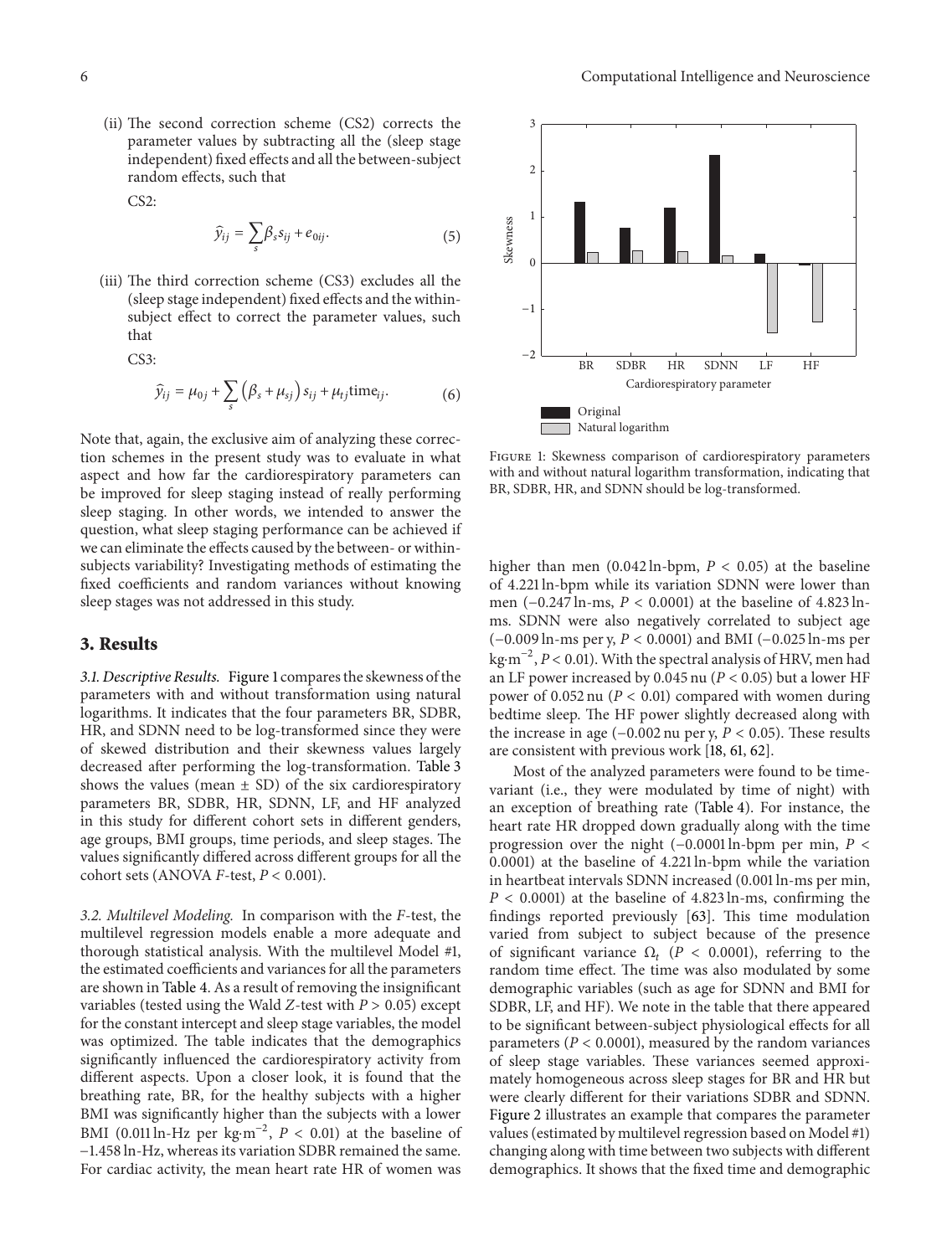| Cohort set    |                  | Respiratory parameters |                 | Cardiac parameters |                 |                 |
|---------------|------------------|------------------------|-----------------|--------------------|-----------------|-----------------|
| $(n = 165)$   | BR, ln-Hz        | SDBR, ln-Hz            | HR, ln-bpm      | SDNN, ln-ms        | LF, nu          | HF, nu          |
| Gender        |                  |                        |                 |                    |                 |                 |
| Man           | $-1.20 \pm 0.24$ | $-3.67 \pm 0.75$       | $4.13 \pm 0.15$ | $3.74 \pm 0.77$    | $0.42 \pm 0.23$ | $0.47 \pm 0.23$ |
| Woman         | $-1.22 \pm 0.23$ | $-3.81 \pm 0.76$       | $4.16 \pm 0.16$ | $3.49 \pm 0.71$    | $0.39 \pm 0.22$ | $0.50 \pm 0.23$ |
| Age           |                  |                        |                 |                    |                 |                 |
| Young         | $-1.24 \pm 0.24$ | $-3.85 \pm 0.74$       | $4.11 \pm 0.16$ | $3.94 \pm 0.63$    | $0.36 \pm 0.20$ | $0.56 \pm 0.22$ |
| Middle        | $-1.20 \pm 0.24$ | $-3.71 \pm 0.78$       | $4.15 \pm 0.16$ | $3.52 \pm 0.69$    | $0.45 \pm 0.23$ | $0.45 \pm 0.23$ |
| Elderly       | $-1.18 \pm 0.20$ | $-3.70 \pm 0.71$       | $4.17\pm0.13$   | $3.39 \pm 0.81$    | $0.38 \pm 0.24$ | $0.45 \pm 0.22$ |
| BMI           |                  |                        |                 |                    |                 |                 |
| Underweight   | $-1.24 \pm 0.14$ | $-4.00 \pm 0.66$       | $4.11 \pm 0.12$ | $4.01 \pm 0.53$    | $0.36 \pm 0.18$ | $0.56 \pm 0.19$ |
| Normal        | $-1.23 \pm 0.23$ | $-3.77 \pm 0.74$       | $4.14 \pm 0.16$ | $3.72 \pm 0.73$    | $0.41 \pm 0.22$ | $0.48 \pm 0.23$ |
| Overweight    | $-1.18 \pm 0.24$ | $-3.70 \pm 0.77$       | $4.15 \pm 0.15$ | $3.46 \pm 0.75$    | $0.39 \pm 0.23$ | $0.48 \pm 0.23$ |
| Time of night |                  |                        |                 |                    |                 |                 |
| $0-90$ min    | $-1.22 \pm 0.22$ | $-3.81 \pm 0.80$       | $4.16 \pm 0.15$ | $3.52 \pm 0.73$    | $0.39 \pm 0.22$ | $0.50 \pm 0.23$ |
| 90-180 min    | $-1.21 \pm 0.22$ | $-3.85 \pm 0.75$       | $4.17\pm0.15$   | $3.58 \pm 0.74$    | $0.42 \pm 0.23$ | $0.46 \pm 0.23$ |
| 180-270 min   | $-1.20 \pm 0.23$ | $-3.77 \pm 0.77$       | $4.15 \pm 0.16$ | $3.61 \pm 0.77$    | $0.41 \pm 0.23$ | $0.48\pm0.23$   |
| $>270$ min    | $-1.21 \pm 0.24$ | $-3.66 \pm 0.72$       | $4.12 \pm 0.15$ | $3.67 \pm 0.75$    | $0.40 \pm 0.22$ | $0.49 \pm 0.23$ |
| Sleep stage   |                  |                        |                 |                    |                 |                 |
| Wake          | $-1.16 \pm 0.23$ | $-3.25 \pm 0.62$       | $4.19 \pm 0.15$ | $3.61 \pm 0.78$    | $0.42 \pm 0.24$ | $0.44 \pm 0.23$ |
| REM sleep     | $-1.18 \pm 0.22$ | $-3.44 \pm 0.52$       | $4.15 \pm 0.16$ | $3.64 \pm 0.76$    | $0.45 \pm 0.23$ | $0.42 \pm 0.22$ |
| Light sleep   | $-1.23 \pm 0.23$ | $-3.89 \pm 0.73$       | $4.13 \pm 0.15$ | $3.64 \pm 0.73$    | $0.40 \pm 0.22$ | $0.49 \pm 0.23$ |
| Deep sleep    | $-1.24 \pm 0.23$ | $-4.29 \pm 0.71$       | $4.14 \pm 0.15$ | $3.45 \pm 0.72$    | $0.33 \pm 0.21$ | $0.57 \pm 0.21$ |

TABLE 3: Values (mean  $\pm$  SD) of the six cardiorespiratory parameters in different cohort sets.

Note: ln, natural logarithm; nu, normalized unit; young, 20-39 y; middle, 40-69 y; elderly, >69 y; underweight, <18.5 kg⋅m<sup>-2</sup>; normal weight, 18.5-25 kg⋅m<sup>-2</sup>; overweight, >25 kg⋅m<sup>-2</sup>; light sleep, S1 and S2 stages; deep sleep, S3 and S4 stages. For all the parameters, values between each cohort group were significantly different ( $F$ -test,  $P < 0.001$ ) but this may be imprecise since subject demographics, time of night, and sleep stages were possibly not independent.

effects were generally larger than the differences between sleep stages.

With the addition of the centering variable to Model #1, we have Model #2 and the estimated regression coefficients after model optimization (Wald *Z*-test at *P* < 0.05, for each coefficient) are shown in Table 5. As stated, this model included the between-subject physiological effect at the overnight mean level (i.e., centering effect), resulting in an obvious reduction of the random variance in each sleep stage compared with Model #1. This indicates that regardless of sleep stage the between-subject variability in physiology can be reflected, to a certain degree, by the difference of the mean value over night. Besides, centering the parameter values per subject slightly influenced the time effect in both fixed and random parts. In comparison with Model #1, a lower deviance using Model #2 was obtained for all the parameters (*P* < 0.0001) as shown in Tables 4 and 5, indicating a better goodness-of-fit on the parameters using the model with the centering variable.

Normality of the variances was tested and suggested using the Q-Q plot method for all models. For example, the Q-Q plots of the residual variances  $\Omega$ <sub>e</sub> (in Model #1) for all the parameters are shown in Figure 3, suggesting that the variances were approximately drawn from a normal distribution.

*3.3. Proportion of Variance Explained (PVE).* To discover which effects explained the variance and how much each constituted we computed for each cardiorespiratory parameter the PVE for each effect by analyzing the estimated variances of random intercept and residual in a sequence of models (Models A–G in the Appendix). The variance changes in the models with the inclusion of different effects in a specific order are shown in Table 6, based on which the PVE values were obtained in Table 7. Note that the variances explained by sleep stages were not included in PVE. For BR and HR, the between-subject centering effects dominated the variances (55.26% for BR and 77.95% for HR), indicating that the subjects behaved differently with respect to their breathing rate and heart rate at the general mean level throughout the whole night. We also see that the variations in breathing rate and heart rate had a lower centering difference between subjects (with PVE of 26.23% for SDBR and of 39.06% for SDNN) compared with the physiological variability within subjects (with PVE of 61.69% for SDBR and of 40.87% for SDNN). This was also the case for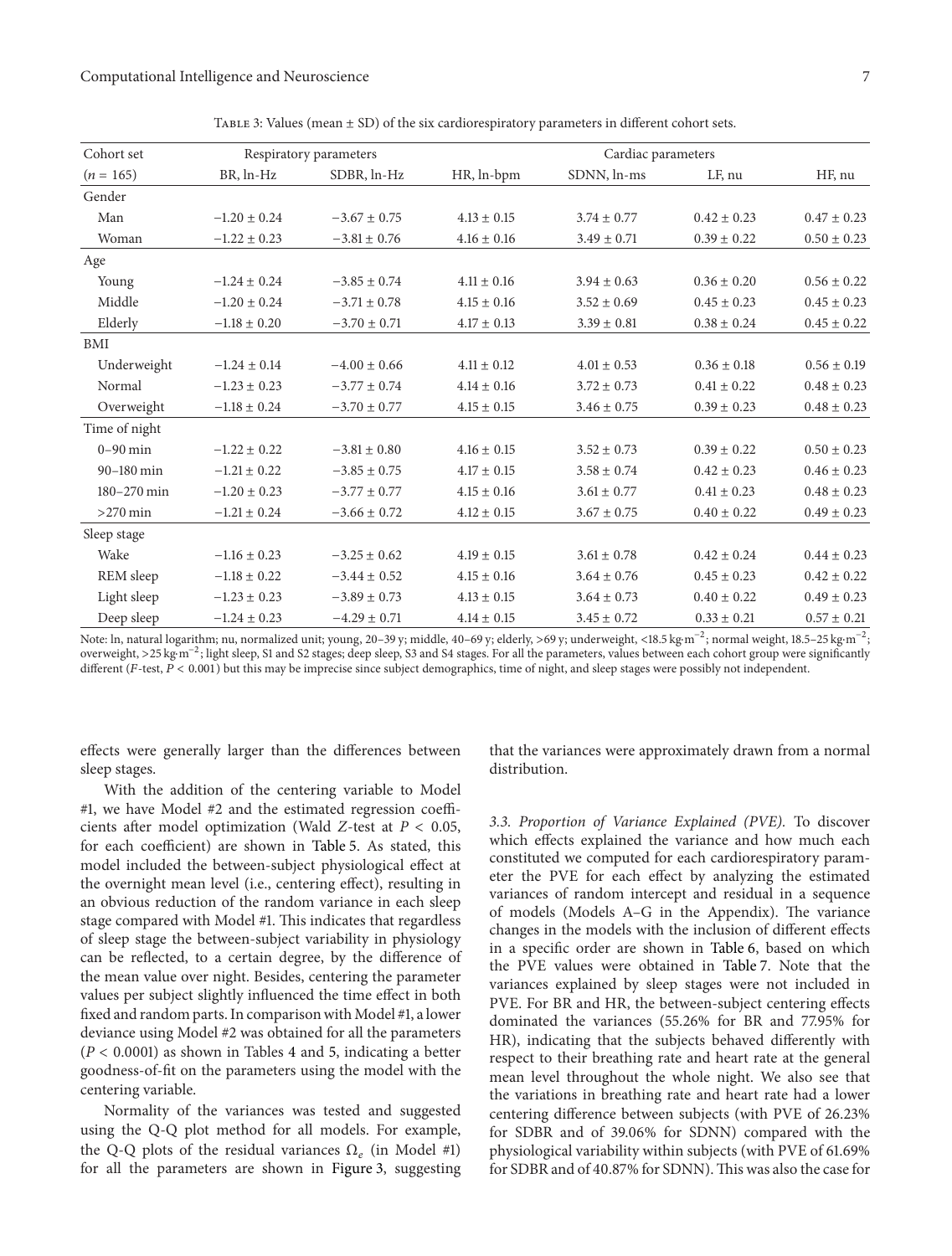| Model coef.             |                      | Respiratory parameters |                      | Cardiac parameters    |                                    |                      |  |  |  |  |
|-------------------------|----------------------|------------------------|----------------------|-----------------------|------------------------------------|----------------------|--|--|--|--|
|                         | BR, ln-Hz            | SDBR, ln-Hz            | HR, ln-bpm           | SDNN, ln-ms           | LF, nu                             | HF, nu               |  |  |  |  |
| Fixed                   |                      |                        |                      | Coefficient (SE)      |                                    |                      |  |  |  |  |
| $\beta_0$               | $-1.458(0.087)$      | $-3.320(0.032)$        | 4.221(0.016)         | 4.823(0.255)          | 0.464(0.014)                       | 0.535(0.027)         |  |  |  |  |
| $\beta_{\text{wake}}$   | Baseline             | Baseline               | Baseline             | Baseline              | Baseline                           | Baseline             |  |  |  |  |
| $\beta_{\text{REM}}$    | $0.002 (0.008)^{NS}$ | $-0.205(0.026)$        | $-0.028(0.001)$      | $-0.104(0.027)$       | 0.030(0.007)                       | $-0.037(0.007)$      |  |  |  |  |
| $\beta_{\rm light}$     | $-0.035(0.008)$      | $-0.611(0.026)$        | $-0.061(0.001)$      | $-0.052(0.021)$       | $-0.027(0.006)$                    | 0.039(0.006)         |  |  |  |  |
| $\beta_{\text{deep}}$   | $-0.044(0.010)$      | $-0.997(0.033)$        | $-0.055(0.001)$      | $-0.249(0.026)$       | $-0.096(0.008)$                    | 0.106(0.008)         |  |  |  |  |
| $\beta_a$               |                      |                        |                      | $-0.009(0.002)$       |                                    | $-0.002(0.001)$      |  |  |  |  |
| $\beta_g$               |                      |                        | 0.042(0.021)         | $-0.247(0.069)$       | $-0.045(0.018)$                    | 0.052(0.017)         |  |  |  |  |
| $\beta_b$               | 0.011(0.004)         |                        |                      | $-0.025(0.011)$       |                                    |                      |  |  |  |  |
| $\beta_t$               |                      | 0.001(0.0004)          | $-0.0001(0.2e-4)$    | 0.001(0.0002)         | 0.0004(0.0001)                     | $-0.0004(0.0001)$    |  |  |  |  |
| $\beta_{ta}$            |                      |                        |                      | $-1.0e - 5(0.3e - 5)$ |                                    |                      |  |  |  |  |
| $\beta_{tg}$            |                      |                        |                      |                       |                                    |                      |  |  |  |  |
| $\beta_{tb}$            |                      | $-2.8e-5(1.3e-5)$      |                      |                       | $-1.7e-5(0.5e-5)$ $1.7e-5(0.5e-5)$ |                      |  |  |  |  |
| Random                  |                      |                        |                      | Coefficient (SE)      |                                    |                      |  |  |  |  |
| $\Omega_0$              |                      |                        |                      |                       |                                    |                      |  |  |  |  |
| $\Omega_{\text{wake}}$  | 0.030(0.003)         | 0.159(0.018)           | 0.018(0.002)         | 0.224(0.025)          | 0.018(0.002)                       | 0.014(0.002)         |  |  |  |  |
| $\Omega_{\rm REM}$      | 0.029(0.003)         | 0.171(0.020)           | 0.019(0.002)         | 0.280(0.031)          | 0.022(0.002)                       | 0.018(0.002)         |  |  |  |  |
| $\Omega_{\text{light}}$ | 0.030(0.003)         | 0.219(0.024)           | 0.020(0.002)         | 0.256(0.028)          | 0.019(0.002)                       | 0.017(0.002)         |  |  |  |  |
| $\Omega_{\rm deep}$     | 0.031(0.003)         | 0.257(0.029)           | 0.020(0.002)         | 0.324(0.036)          | 0.020(0.002)                       | 0.017(0.002)         |  |  |  |  |
| $\Omega_t$              | $1.2e - 7(0.1e - 7)$ | $6.6e - 7(0.8e - 7)$   | $3.5e - 8(0.4e - 8)$ | $7.2e - 7(0.8e - 7)$  | $5.0e - 8(0.6e - 8)$               | $4.6e - 8(0.5e - 8)$ |  |  |  |  |
| Residual                |                      |                        |                      |                       |                                    |                      |  |  |  |  |
| $\Omega_e$              | 0.019(0.0001)        | 0.290(0.001)           | 0.003(0.00001)       | 0.230(0.001)          | 0.033(0.0001)                      | 0.033(0.0001)        |  |  |  |  |
| Deviance                | $-150487$            | 217253                 | $-398075$            | 186380                | $-75029$                           | $-74306$             |  |  |  |  |

Table 4: Coefficients and their standard errors (SE) of the optimized multilevel model without the between-subject centering effect (Model #1) for the six cardiorespiratory parameters analyzed in this study.

Note: ln, natural logarithm; nu, normalized unit; NS, not significant. The statistically significant effects (Wald Z-test,  $P < 0.05$ ), the fixed constant intercept  $\beta_0$ , and sleep stage intercepts  $\beta_s$  are presented.

LF and HF powers in the spectral domain of HRV as shown in Table 7. As a result, the overall between-subject variability had more influence on breathing rate (PVE of 66.58%) and heart rate (PVE of 86.25%) while less on their variations (PVE of 37.94%, 58.66%, 33.62%, and 35.13% for SDBR, SDNN, LF, and HF, resp.) compared with the overall within-subject variability. In general, the variances explained by the effects in physiology between subjects (including the effect at the overnight mean level and random effect) and within subjects accounted for 83.83–97.16% of the total variance for different cardiorespiratory parameters.

Specifically, a relative larger percentage (13.7%) of the demographic effect can be found on SDNN compared with the other parameters. The PVE of between-subject physiological variability (in the random part) ranged from 2.27% to 7.62% depending on the parameters. For the time effect, the PVE in the fixed part (0.01–1.32%) reflecting the linear changes of parameters over time within subjects was smaller than in the random part (1.58–2.74%) with the indication of different changes over time between subjects. In general, the time effect accounted for much less of the total variance than most other effects. Finally, although the cross-interactions existed between time and demographics for BR, SDNN, LF, and HF, the proportion of variance they explained was very small (<0.20%).

*3.4. Sleep Staging Results.* The results of sleep staging are presented in Table 8, where different schemes (BS and CS1– CS3) were compared. We observe that the correction by means of the between- and/or within-subject effects for the parameters generally enabled performance improvement in sleep staging (by comparing the results of CS1–CS3 with BS). In particular, correcting the parameters by the fixed effects (demographics, time, and their cross-interactions) independent of sleep stages (CS1) resulted in a significantly increased Kappa of  $0.29 \pm 0.11$  and a significantly increased accuracy of 60.4 ± 8.8% (Wilcoxon test, *P* < 0.00001) compared with the baseline without any correction (Kappa of  $0.19 \pm 0.10$  and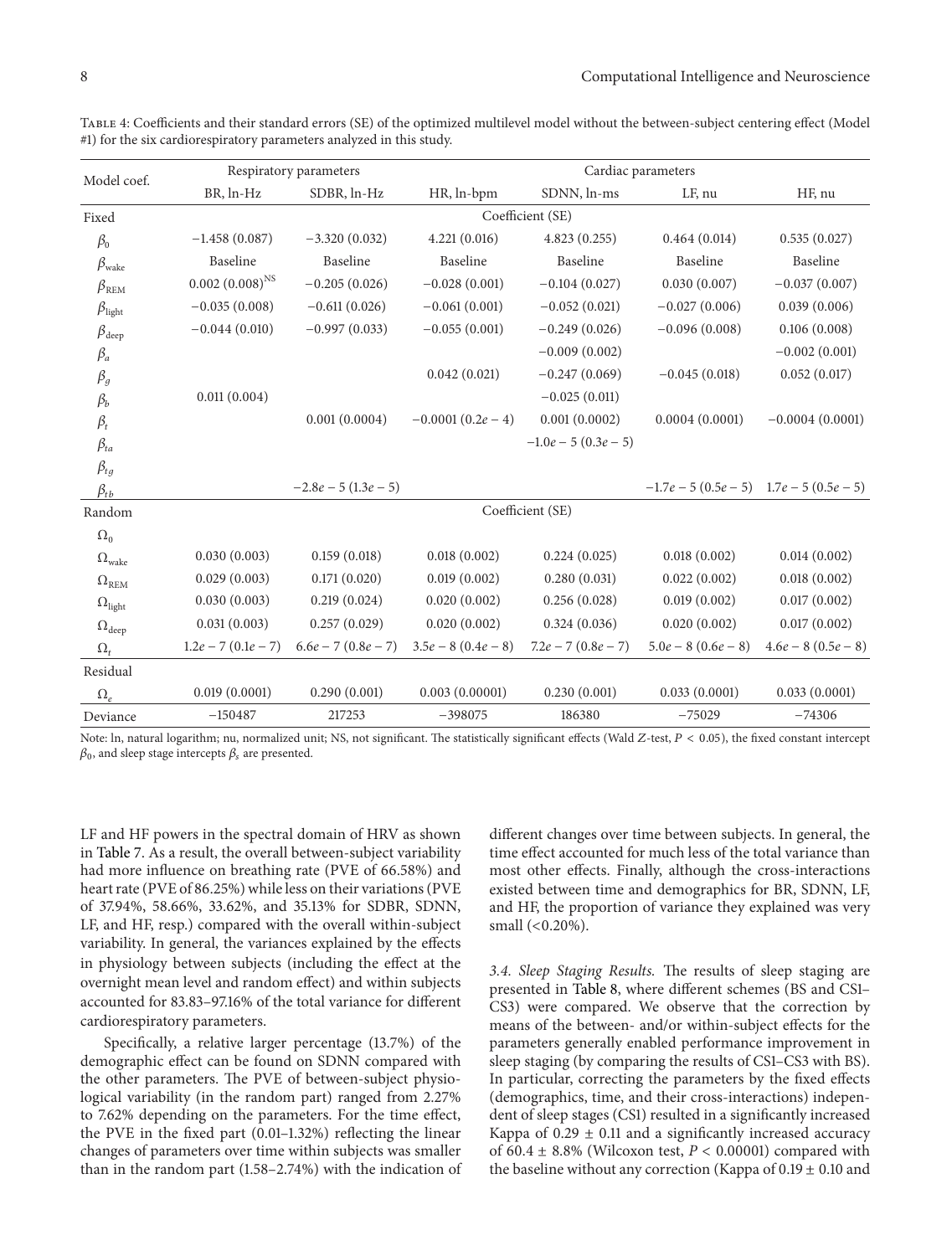

Figure 2: Anexample of multilevel regressions of the six cardiorespiratory parameters for a man (age: 24 y, BMI: 21.3 kg⋅m−2) and a woman (age: 70 y, BMI: 28.6 kg⋅m−2) using coefficients estimated through Model #1 excluding the random coefficients and residual term. The regression variables included age, gender, BMI, time, and time  $\times$  age, time  $\times$  gender, time  $\times$  BMI, and sleep stages: wake, REM sleep, light sleep, and deep sleep.

accuracy of  $55.8 \pm 9.8$ %). In addition, if we further correct the variability of the parameters evoked by the between-subject random effects (CS2), the sleep staging results significantly increase to a Kappa of  $0.35 \pm 0.09$  and an accuracy of 62.9  $\pm$ 7.8% (Wilcoxon test, *P* < 0.00001), where the SD of results over subjects is simultaneously reduced. On the other hand, if the within-subject variability is corrected (CS3), the sleep staging performance is markedly improved (at a Kappa of 0.72  $\pm$  0.23 and an accuracy of 83.5  $\pm$  14.4%) (Wilcoxon test, *P* < 0.00001), but the SD would increase because this correction scheme focused on reducing effects within subjects rather than those between subjects. Similarly, as shown in Table 8, correcting the parameters could help obtain a more accurate estimation of sleep stage composition.

#### **4. Discussion**

The results of demographic and time of night effects found in this study are consistent with the findings reported in previous work [18, 61–63]. For example, Brandenberger et al. [18] suggested that, compared with young subjects, older subjects have a marked fall in HRV without sleep stage dependent variation due to the withdrawal in vagal activity (and increased sympathetic activity) generally associated with decreased sleep quality. Also, "periodic breathing" that often interrupts the normal breathing pattern for the elderly is the major trigger for HRV fluctuations through autonomic efferents, which can induce substantial modification in HRV, possibly leading to the unseen age effect in overall breathing rate and its variation. It has been reported that gender affects cardiac dynamics where women have relatively greater HF cardiac fluctuations than men, while this is not apparent for respiratory activity [62]. However, this effect was later found to be sleep stage dependent that can only be observed during wakefulness and REM sleep because the predominant loss in vagal activity is often associated with the disruption of homeostasis for men with increased physiological vulnerability or "stress" [61]. Therefore, a modified multilevel model expressing gender differences relying on sleep stages should be investigated in future work. In addition, the autonomic change (e.g., decreased sympathetic and increased vagal activity) over time throughout the night has been shown to be associated with circadian influences [13, 63] and "sleep pressure" [64]. No significant or weak correlation was found between BMI and autonomic nervous regulation [19, 65].

It should be noted that the model used to facilitate the interpretation of the demographic effects (Model #1) should not include the (between-subject) centering variable. This is because the demographic differences usually correspond to the autonomic changes at the overnight mean level. Due to the inclusion of the centering effect in Model #2, it came as a surprise that some demographic variables still had significant effects (see Table 4), which contradicts our expectation that their effects on the cardiorespiratory activity are fully manifested by the parameter mean values. The cause is that the percentages (or composition) of sleep stages were not exactly the same for all subjects. Therefore, the demographic differences were only partially explained by the centering variable and the unexplained part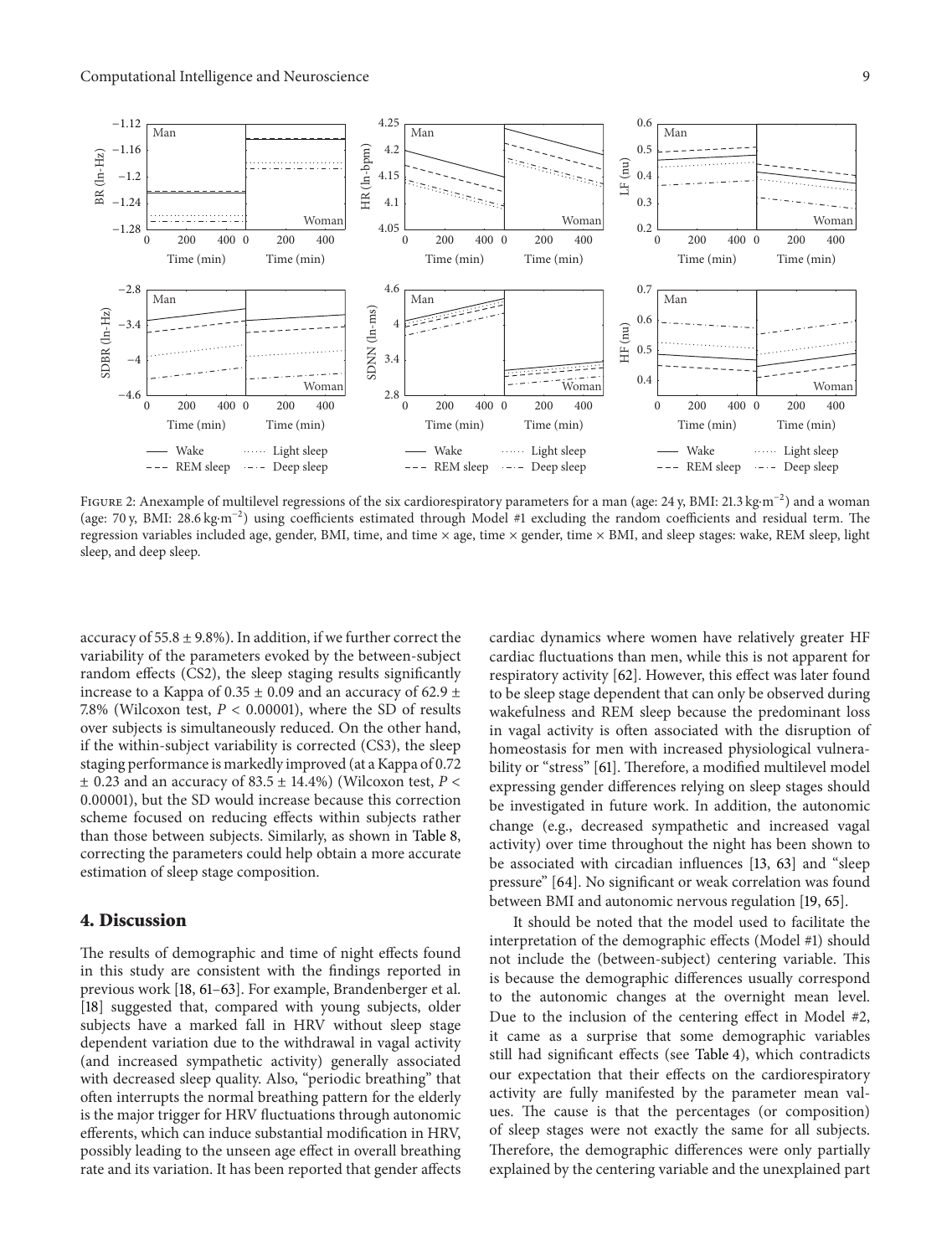| Model coef.             |                      | Respiratory parameters | Cardiac parameters   |                      |                                            |                      |  |  |
|-------------------------|----------------------|------------------------|----------------------|----------------------|--------------------------------------------|----------------------|--|--|
|                         | BR, ln-Hz            | SDBR, ln-Hz            | HR, ln-bpm           | SDNN, ln-ms          | LF, nu                                     | HF, nu               |  |  |
| Fixed                   |                      |                        |                      | Coefficient (SE)     |                                            |                      |  |  |
| $\beta_0$               | $-0.098(0.079)^{NS}$ | $-0.012(0.017)^{NS}$   | 0.104(0.028)         | $-0.060(0.047)^{NS}$ | $-0.018(0.034)^{NS}$                       | 0.131(0.030)         |  |  |
| $\beta_c$               | 0.973(0.011)         | 0.884(0.020)           | 0.993(0.007)         | 0.979(0.011)         | 0.936(0.012)                               | 0.923(0.011)         |  |  |
| $\beta_{\text{wake}}$   | Baseline             | Baseline               | Baseline             | Baseline             | Baseline                                   | Baseline             |  |  |
| $\beta_{\text{REM}}$    | $0.002 (0.008)^{NS}$ | $-0.199(0.025)$        | $-0.027(0.004)$      | $-0.104(0.027)$      | 0.030(0.007)                               | $-0.037(0.007)$      |  |  |
| $\beta_{\text{light}}$  | $-0.035(0.008)$      | $-0.606(0.026)$        | $-0.062(0.004)$      | $-0.052(0.020)$      | $-0.027(0.005)$                            | 0.039(0.006)         |  |  |
| $\beta_{\text{deep}}$   | $-0.044(0.010)$      | $-0.992(0.033)$        | $-0.054(0.004)$      | $-0.248(0.026)$      | $-0.096(0.008)$                            | 0.105(0.008)         |  |  |
| $\beta_a$               |                      | $-0.002(0.001)$        | $-0.0001(0.5e-4)$    |                      | 0.0004(0.0001)                             | 0.0002(0.0001)       |  |  |
| $\beta_g$               | $-0.024(0.012)$      |                        |                      |                      |                                            |                      |  |  |
| $\beta_b$               |                      |                        |                      |                      | 0.005(0.001)                               | $-0.004(0.001)$      |  |  |
| $\beta_t$               |                      | 0.0003(0.0001)         | $-0.0001(0.2e-4)$    | 0.001(0.0001)        | 0.0004(0.0001)                             | $-0.0004(0.0001)$    |  |  |
| $\beta_{ta}$            |                      |                        |                      | $-1.0e-5(0.1e-5)$    |                                            |                      |  |  |
| $\beta_{tg}$            | $0.0001(0.5e-4)$     |                        |                      |                      |                                            |                      |  |  |
| $\beta_{tb}$            |                      |                        |                      |                      | $-1.8e - 5(0.5e - 5)$ $1.7e - 5(0.5e - 5)$ |                      |  |  |
| Random                  |                      |                        |                      | Coefficient (SE)     |                                            |                      |  |  |
| $\Omega_0$              |                      |                        |                      |                      |                                            |                      |  |  |
| $\Omega_{\text{wake}}$  | 0.012(0.001)         | 0.093(0.011)           | 0.004(0.0004)        | 0.094(0.011)         | 0.006(0.001)                               | 0.005(0.001)         |  |  |
| $\Omega_{\text{REM}}$   | 0.014(0.002)         | 0.099(0.011)           | 0.003(0.0003)        | 0.095(0.011)         | 0.007(0.001)                               | 0.006(0.001)         |  |  |
| $\Omega_{\text{light}}$ | 0.006(0.001)         | 0.061(0.007)           | 0.002(0.0003)        | 0.044(0.005)         | 0.004(0.001)                               | 0.003(0.0004)        |  |  |
| $\Omega_{\text{deep}}$  | 0.010(0.001)         | 0.131(0.015)           | 0.003(0.0003)        | 0.087(0.010)         | 0.006(0.001)                               | 0.006(0.001)         |  |  |
| $\Omega_t$              | $1.1e - 7(0.1e - 7)$ | $6.7e - 7(0.8e - 7)$   | $3.5e - 8(0.4e - 8)$ | $7.1e - 7(0.8e - 7)$ | $4.8e - 8(0.6e - 8)$                       | $4.3e - 8(0.5e - 8)$ |  |  |
| Residual                |                      |                        |                      |                      |                                            |                      |  |  |
| $\Omega_e$              | 0.019(0.0001)        | 0.290(0.001)           | 0.003(0.00001)       | 0.230(0.001)         | 0.033(0.0001)                              | 0.033(0.0001)        |  |  |

Table 5: Coefficients and their standard errors (SE) of the optimized multilevel model with the additional between-subject centering effect (Model #2) for the six cardiorespiratory parameters analyzed in this study.

Note: ln, natural logarithm; nu, normalized unit; NS, not significant. The statistically significant effects (Wald Z-test,  $P < 0.05$ ), the fixed constant intercept  $\beta_0$ , and sleep stage intercepts  $\beta_s$  are presented.

Deviance −151084 216873 −398866 185774 −75617 −74903

depends on the difference of sleep stage composition between subjects.

It is important to note that since some effects were correlated with each other, the order in the procedure of constructing the sequence of models (see the Appendix) must be specifically determined. This aimed at precisely quantifying the proportion of variance explained by each effect. The procedure should follow the way that the model with fixed effects (e.g., demographic effects) that are explainable by other effects should be first addressed and the model with random effects should be included later [43].

In Tables 4 and 5, it can be seen that the time variable was able to explain variance at the subject level due to the significance of the random time effect. First, the slope of cardiorespiratory activity changing over time might depend on sleep stages (or their transitions) and thus might not be with a continuous linear trend. A method of handling the sleep stage dependency is to use a model that contains the cross-interactions between sleep stages and time; but for the influence of sleep stage transitions, it is suggested to regard the night as different segments without any sleep stage transitions. Second, the random time effect could likely be due to the difference in autonomic control or changes in sleep architecture between subjects by other factors such as daytime activity, work stress, and response to the sleep environments during sleep.This was not addressed in this study and it merits further investigation. On the other hand, the cross-interactions between time and demographics (in particular, BMI) explained some total variance at both subject and epoch levels. Although the amount and proportion of variance explained by the timerelated effects seem much smaller than some other effects as shown in Table 7, they are still statistically unequal for different subjects and are relatively large compared with the differences between sleep stages for some parameters such as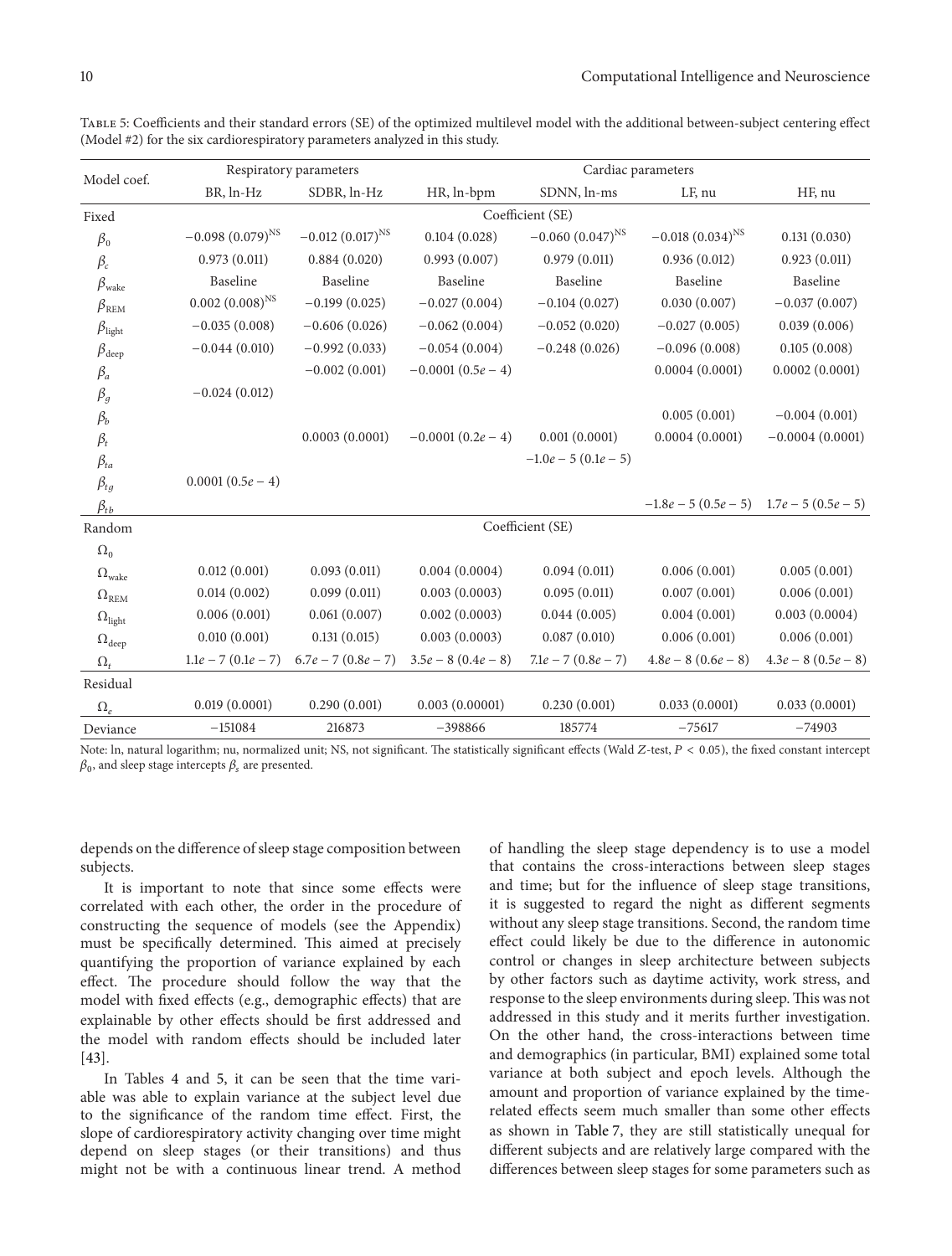

FIGURE 3: Q-Q plots of residual variance  $\Omega_e$  of the multilevel models (Model #1) for the six cardiorespiratory parameters. These plots suggest approximate normal distributions of the residual variances.

LF and HF, especially at the end of the night, which can be observed in Figure 2.

Regarding the quantified between- and within-subject effects, they were found to be statistically significant and they explained a relatively large portion of the total variance as we expected. In fact, several factors in addition to internal physiology may also explain some of the total variance within subjects in cardiorespiratory activity such as body movements, body position, sleep environment, conscious breathing control, and even daytime activity. However, we did not answer which of these effects takes place in this work and this should be studied in the future.

When evaluating the performance of sleep staging using the cardiorespiratory parameters, Model #2 should be regarded as the preference. For each parameter, although the estimate of its overnight mean value for each subject was not completely accurate (due to the difference of sleep stage composition between subjects), correcting it can still result in a reduction of the physiological variability between subjects to a great extent. As a consequence, the sleep staging results can be improved. Table 6 confirms that the centering effect actually constituted a large proportion of the total variance. Moreover, Figure 2 illustrates that the variations of the parameters caused by demographic and time effects were somewhat comparable with or even larger than the differences between sleep stages, leading to difficulty in separating sleep stages. With respect to the capability of the parameters in classifying sleep stages, Table 5 shows that, for example, SDBR had a larger difference between sleep stages compared with the other parameters while BR had no difference between REM sleep and wakefulness. This indicates that the intrinsic separation of sleep stages should vary between the parameters that express different aspects of the autonomic activity.

Table 8 indicates that the between- and within-subject variability conveyed by the cardiorespiratory activity limited the sleep staging performance. To improve it, the correction scheme CS1 seems potentially applicable from a practical point of view because the fixed effects are usually prior information that is independent of sleep stages or they can be estimated from the training data before performing sleep staging. However, realizing CS2 and CS3 requires either information of sleep stages (which appear practically unknown and need to be identified) or estimation of random variances (which are hardly predictable for new subjects). Therefore, the challenge will be on how to diminish the random effects caused by either between-subject variability or within-subject variability when sleep stages are unknown. For instance, normalizing the parameter values based on their variation or distribution throughout the night for each subject might allow for reduction of the between-subject random effect in physiology to some extent. Incorporating more explanatory variables in the model that are independent of sleep stages and are able to explain some variance of the model would help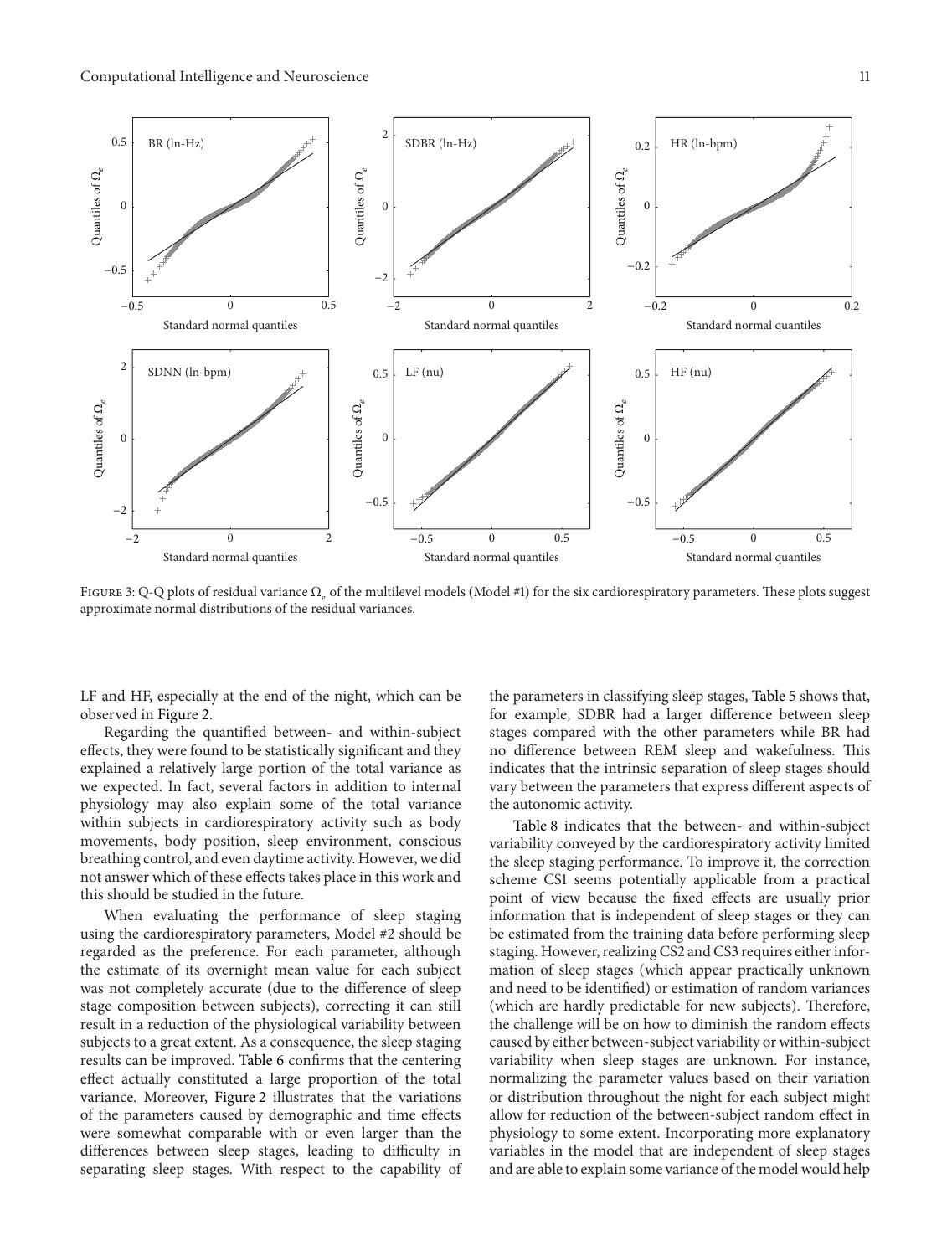| Models A-G with different effects                                   |                  | Respiratory parameters |                  | Cardiac parameters |                  |                  |
|---------------------------------------------------------------------|------------------|------------------------|------------------|--------------------|------------------|------------------|
| (see the appendix)                                                  | BR, ln-Hz        | SDBR, ln-Hz            | HR, ln-bpm       | SDNN, ln-ms        | LF, nu           | HF, nu           |
| Model A:<br>baseline model                                          |                  |                        |                  |                    |                  |                  |
| $\Omega_e$                                                          | 0.0229           | 0.3306                 | 0.0043           | 0.2626             | 0.0354           | 0.0356           |
| $\Omega_0$                                                          | 0.0328           | 0.1389                 | 0.0192           | 0.2997             | 0.0151           | 0.0156           |
| Dev                                                                 | $-125045$        | 232926                 | $-348717$        | 202249             | $-66487$         | $-65952$         |
| Model B: Model $A +$ within-subject time effect<br>(fixed)          |                  |                        |                  |                    |                  |                  |
| $\Omega_e$                                                          | 0.0228           | 0.3284                 | 0.0040           | 0.2600             | 0.0353           | 0.0355           |
| $\Omega_0$                                                          | 0.0328           | 0.1393                 | 0.0191           | 0.2999             | 0.0150           | 0.0155           |
| Dev                                                                 | $-125109$        | 232056                 | $-357783$        | 200926             | $-66724$         | $-66131$         |
| Model C: Model B + demographic effect (fixed)                       |                  |                        |                  |                    |                  |                  |
| $\Omega_e$                                                          | 0.0228           | 0.3284                 | 0.0040           | 0.2600             | 0.0353           | 0.0355           |
| $\Omega_0$                                                          | 0.0308           | 0.1329                 | 0.0183           | 0.2230             | 0.0147           | 0.0136           |
| Dev                                                                 | $-125120$        | 232048                 | $-357790$        | 200877             | $-66730$         | $-66152$         |
| Model D: Model C + centering effect (fixed)                         |                  |                        |                  |                    |                  |                  |
| $\Omega_e$                                                          | 0.0228           | 0.3284                 | 0.0040           | 0.2600             | 0.0353           | 0.0355           |
| $\Omega_0$                                                          | 0.0001           | 0.0098                 | 0.0001           | 0.0033             | 0.0003           | 0.0002           |
| Dev                                                                 | $-126064$        | 231624                 | $-358718$        | 200200             | $-67367$         | $-66850$         |
| Model E: Model D + demographic-related time<br>effect (fixed)       |                  |                        |                  |                    |                  |                  |
| $\Omega_e$                                                          | 0.0227           | 0.3284                 | 0.0040           | 0.2597             | 0.0352           | 0.0354           |
| $\Omega_0$                                                          | 0.0001           | 0.0098                 | 0.0001           | 0.0033             | 0.0003           | 0.0002           |
| Dev                                                                 | $-126393$        | $231624^{Ne}$          | $-358718^{Ne}$   | 200027             | $-67718$         | $-67206$         |
| Model F: Model E + between-subject time effect<br>(random)          |                  |                        |                  |                    |                  |                  |
| $\Omega_e$                                                          | 0.0210           | 0.3157                 | 0.0034           | 0.2476             | 0.0343           | 0.0346           |
| $\Omega_0$                                                          | 0.0003           | 0.0097                 | 0.0001           | 0.0041             | 0.0003           | 0.0002           |
| $\Omega_t$                                                          | $1.1e - 7$       | $7.3e - 7$             | $3.6e - 8$       | $7.1e - 7$         | $5.2e - 8$       | $4.5e - 8$       |
| Dev                                                                 | $-136185$        | 226933                 | $-380964$        | 194316             | $-70913$         | $-69899$         |
| Model G: Model F + between-subject<br>physiological effect (random) |                  |                        |                  |                    |                  |                  |
| $\Omega_e$                                                          | 0.0186           | 0.2896                 | 0.0029           | 0.2298             | 0.0328           | 0.033            |
| $\Omega_0$                                                          | $\boldsymbol{0}$ | $\boldsymbol{0}$       | $\boldsymbol{0}$ | $\boldsymbol{0}$   | $\boldsymbol{0}$ | $\boldsymbol{0}$ |
| $\Omega_t$                                                          | $1.0e - 7$       | $6.7e - 7$             | $3.5e - 8$       | $7.1e - 7$         | $4.8e - 8$       | $4.3e - 8$       |
| Dev                                                                 | $-151084$        | 216874                 | $-398866$        | 185774             | $-75617$         | $-74903$         |

Table 6: Variances of a sequence of models (Models A–G in the appendix) with different effects for computing their PVE for the six cardiorespiratory parameters analyzed in this study.

Note: ln, natural logarithm; nu, normalized unit; Dev, model deviance; Ne, no effect. All the models include fixed ( $\beta_0$ ) and random ( $\mu_0$ ) intercepts, and sleepstage-dependent variables (*wake*, *REM*, *light*, and *deep*) with their coefficients. The models were optimized by excluding the effects with their coefficients statistically equal to zero (Wald Z-test,  $P > 0.05$ ) and the variances presented in the table were all statistically significant (Wald Z-test,  $P < 0.01$ ).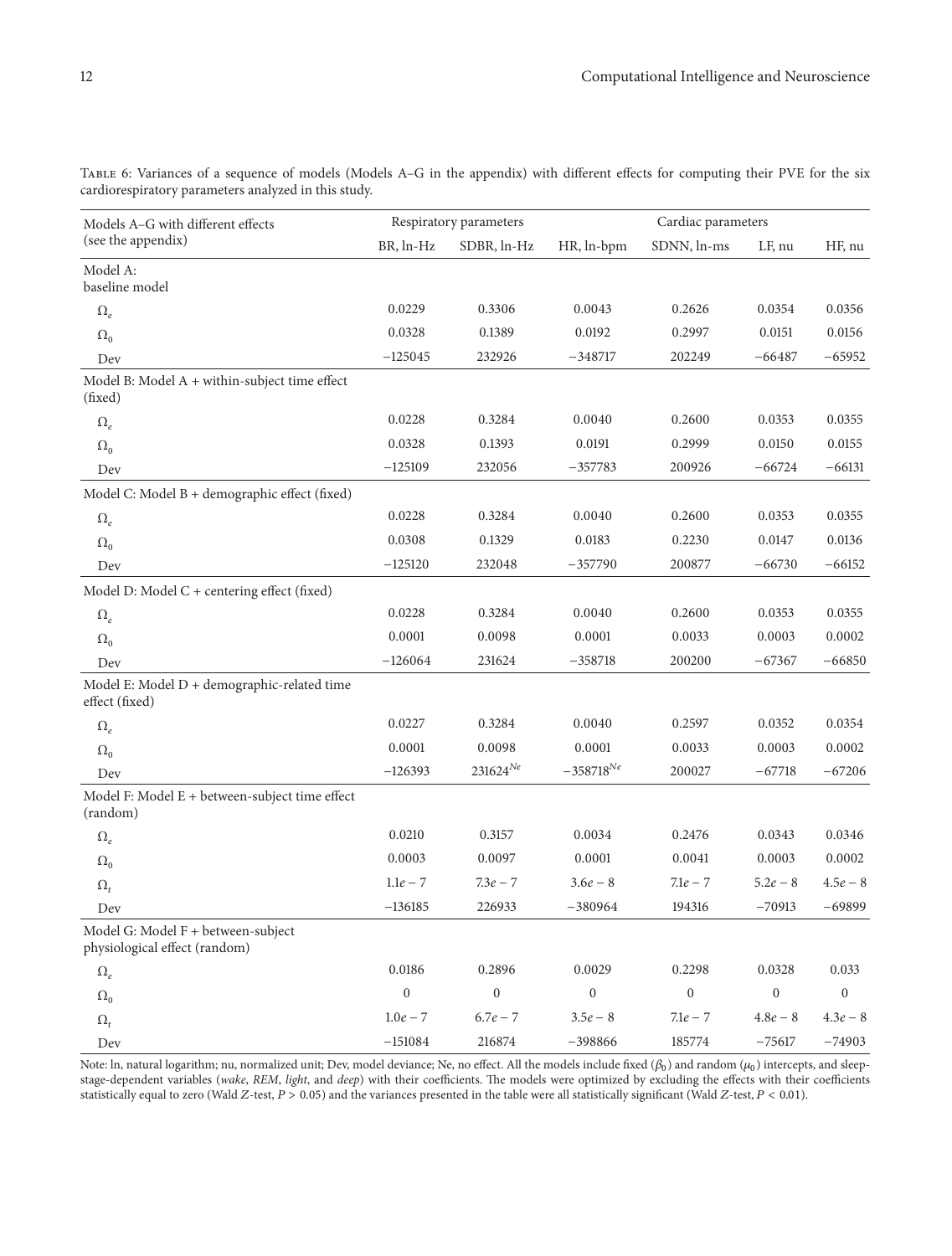| Effect                               |           | Respiratory parameters | Cardiac parameters |             |        |        |  |
|--------------------------------------|-----------|------------------------|--------------------|-------------|--------|--------|--|
|                                      | <b>BR</b> | <b>SDBR</b>            | <b>HR</b>          | <b>SDNN</b> | LF     | HF     |  |
| Overall between-subject effect       |           |                        |                    |             |        |        |  |
| Demographic effect                   | 3.55%     | 1.37%                  | 3.36%              | 13.69%      | 0.63%  | 3.70%  |  |
| Centering (physiological) effect     | 55.26%    | 26.23%                 | 77.95%             | 39.06%      | 28.63% | 26.41% |  |
| Between-subject time effect          | 2.74%     | 2.72%                  | 2.67%              | 2.00%       | 1.87%  | 1.58%  |  |
| Between-subject physiological effect | 5.03%     | 7.62%                  | 2.27%              | 3.91%       | 3.49%  | 3.44%  |  |
| Overall within-subject effect        |           |                        |                    |             |        |        |  |
| Within-subject time effect           | 0.01%     | 0.37%                  | 1.32%              | 0.42%       | 0.16%  | 0.14%  |  |
| Within-subject physiological effect  | 33.39%    | 61.69%                 | 12.43%             | 40.87%      | 65.04% | 64.54% |  |
| Cross-interaction effect             |           |                        |                    |             |        |        |  |
| Demographic-related time effect      | $0.02\%$  | Ne                     | Ne                 | 0.06%       | 0.18%  | 0.19%  |  |

Table 7: Proportion of variance explained (PVE, %) accounted for by different effects for the six cardiorespiratory parameters analyzed in this study.

Note: ln, natural logarithm; Ne, no effect. For each cardiorespiratory parameter, the sum of PVEs from all the effects is 100%, representing the total variance for that parameter. The centering effect reflected some between-subject physiological variability (at the overnight mean level) that was assumed to be independent of sleep stage composition over the entire night.

Table 8: Comparison of sleep staging results (wake/REM sleep/light sleep/deep sleep) using different schemes in correcting the cardiorespiratory parameters.

|                                      | <b>PSG</b>      | <b>BS</b>       | CS1             | CS <sub>2</sub> | CS <sub>3</sub> |
|--------------------------------------|-----------------|-----------------|-----------------|-----------------|-----------------|
| Overall performance                  |                 |                 |                 |                 |                 |
| Accuracy, %                          |                 | $55.8 \pm 9.8$  | $60.4 \pm 8.8$  | $62.9 \pm 7.8$  | $83.5 \pm 14.4$ |
| Kappa coefficient                    |                 | $0.19 \pm 0.10$ | $0.29 \pm 0.11$ | $0.35 \pm 0.09$ | $0.72 \pm 0.23$ |
| Sleep stage composition (percentage) |                 |                 |                 |                 |                 |
| Wake, %                              | $19.8 \pm 12.5$ | $19.9 \pm 14.4$ | $18.4 \pm 4.9$  | $20.6 \pm 6.4$  | $19.7 \pm 10.7$ |
| REM sleep, %                         | $14.0 \pm 5.6$  | $0.7 \pm 1.0$   | $2.4 \pm 2.0$   | $3.0 \pm 1.7$   | $10.5 \pm 7.8$  |
| Light sleep, %                       | $53.4 \pm 10.7$ | $74.7 \pm 15.1$ | $73.5 \pm 8.1$  | $71.0 \pm 8.2$  | $59.9 \pm 12.0$ |
| Deep sleep, %                        | $12.8 \pm 7.2$  | $4.7 \pm 5.6$   | $5.7 + 5.2$     | $5.4 \pm 4.0$   | $9.9 \pm 7.6$   |

Note: BS, baseline with original parameter values without correction; CS1, with correction by fixed effects; CS2, with correction by fixed effects and betweensubject random effects; CS3, with correction by fixed effects and within-subject random effect (model residual). For CS2 and CS3, results were obtained when assuming the sleep stages were known, which was usually not the case in practice. For accuracy and Kappa coefficient, significance of difference between using each correction scheme and BS was confirmed with a paired (two-sided) Wilcoxon signed-rank test, all at  $P < 0.00001$ .

better correct the parameters. Compared to the parameters analyzed in this study, exploring new parameters with smaller random variances (i.e., those that are less influenced by the between- or within-subject physiological variability) or additional information in separating sleep stages may improve the sleep staging variability performance. Nevertheless, we argue that the performance of cardiorespiratory-based sleep staging will always be limited unless the between- and/or within-subject random variances are successfully explained and corrected.

#### **Appendix**

The sequence of models constructed to compute the PVE values for different effects is described in as follows.

(i) The first model is the model with solely the constant and random intercepts as well as the fixed sleep stage dependent variables. This baseline model can be written as

Model A:

$$
y_{ij} = \beta_0^A + \mu_{0j}^A + \sum_{s} \beta_s^A s_{ij} + e_{0ij}^A,
$$
  
\nwith  $\mu_{0j}^A \sim N(0, \Omega_0^A), e_{0ij}^A \sim N(0, \Omega_e^A),$  (A.1)

where  $s =$  wake, REM, light, and deep sleep and the total variance  $\Omega_{\text{total}}$  consists of variance in two levels: the betweensubject variance  $\Omega_0^A$  at the subject level and the within-subject (residual) variance  $\Omega_e^{\text{A}}$  at the time/epoch level. The percentage of the total variance taken by  $\Omega_0^A$ , called intragroup correlation coefficient (ICC)  $\rho$  [43, 59], is computed by

$$
\rho = \frac{\Omega_0^{\mathcal{A}}}{\Omega_{\text{total}}} = \frac{\Omega_0^{\mathcal{A}}}{\left(\Omega_e^{\mathcal{A}} + \Omega_0^{\mathcal{A}}\right)}.
$$
\n(A.2)

(ii) Let us then consider the model with fixed time effect at the first level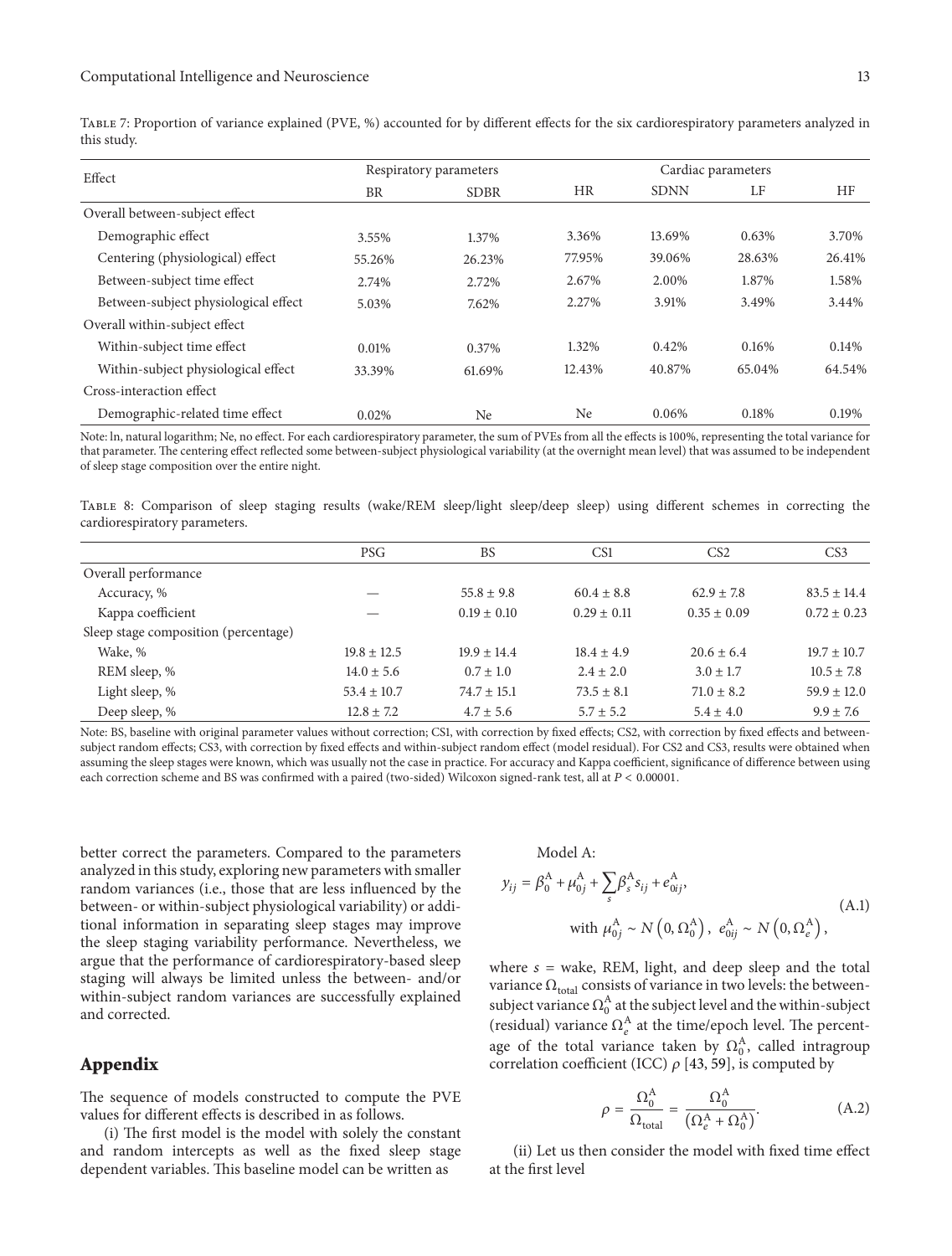Model B:

$$
y_{ij} = \beta_0^B + \mu_{0j}^B + \sum_{s} \beta_s^B s_{ij} + \beta_t^B \text{time}_{ij} + e_{0ij}^B,
$$
  
with  $\mu_{0j}^B \sim N(0, \Omega_0^B), e_{0ij}^B \sim N(0, \Omega_e^B).$  (A.3)

For the variance analysis of the time variable, instead of using the original time stamps mentioned before (i.e., time $_{ii}$  =  $i/2$ ), we use the shifted (centered) values computed as the original time minus the mean value of the median time over all subjects. This is because, for a longitudinal multilevel analysis, time is an occasional variable within subjects and it usually suffices a linear trend for the measurements since it thus would explain part of total variance in both levels [43]. Actually, with and without shifting the occasion measures do result in equivalent models with exactly the same model coefficients (including residual) and deviance except for the variance estimates of random effects. The variance estimates obtained by shifting the time values are considered to be more accurate and realistic [43]. To quantify the PVE constituted by the fixed time effect, we exploit the relative variance reduction of the baseline model in the two levels  $R_1^2$  and  $R_2^2$ , such that

$$
PVEtime.fixed = (1 - \rho) R12 + \rho R22
$$
  
= 
$$
\frac{\rho (\Omega_e^A - \Omega_e^B)}{\Omega_e^A} + \frac{(1 - \rho) (\Omega_0^A - \Omega_0^B)}{\Omega_0^A}
$$
  
= 
$$
\frac{[(\Omega_e^A - \Omega_e^B) + (\Omega_0^A - \Omega_0^B)]}{\Omega_{total}}.
$$
 (A.4)

Now we consider the subject-level fixed effects.

(iii) The model including demographic variables is as follows:

Model C:

$$
y_{ij} = \beta_0^C + \mu_{0j}^C + \sum_s \beta_s^C s_{ij} + \beta_t^C \text{time}_{ij} + e_{0ij}^C + \beta_a^C \text{age}_j
$$
  
+  $\beta_g^C$ gender<sub>j</sub> +  $\beta_b^C$ BMI<sub>j</sub> (A.5)  
with  $\mu_{0j}^C \sim N(0, \Omega_0^C)$ ,  $e_{0ij}^C \sim N(0, \Omega_e^C)$ .

Similarly, the PVE explained by the between-subject demographic variables can be computed by

$$
PVE_{\text{demographic}} = \frac{\left[ \left( \Omega_e^B - \Omega_e^C \right) + \left( \Omega_0^B - \Omega_0^C \right) \right]}{\Omega_{\text{total}}}.
$$
 (A.6)

The demographic variables only explain the variability between subjects, so the variance change at the epoch level should be approximately zero ( $\Omega_e^{\text{B}} - \Omega_e^{\text{C}} = 0$ ).

(iv) Further, Model D is the model with the inclusion of between-subject centering effect (expressing the physiological difference between subjects at the overnight mean level), given by

Model D:  
\n
$$
y_{ij} = \beta_0^D + \mu_{0j}^D + \sum_s \beta_s^D s_{ij} + \beta_t^D \text{time}_{ij} + \beta_c^D \overline{y}_j + e_{0ij}^D
$$
\n
$$
+ \beta_a^D \text{age}_j + \beta_g^D \text{gender}_j + \beta_b^D \text{BMI}_j \tag{A.7}
$$
\nwith  $\mu_{0j}^D \sim N(0, \Omega_0^D)$ ,  $e_{0ij}^D \sim N(0, \Omega_e^D)$ ,

from which the corresponding PVE is computed such that

$$
PVE_{center} = \frac{\left[ \left( \Omega_e^C - \Omega_e^D \right) + \left( \Omega_0^C - \Omega_0^D \right) \right]}{\Omega_{total}}.
$$
 (A.8)

(v) For the inclusion with cross-interactions that express the demographic-related time effects, the model is as follows:

Model E:

$$
y_{ij} = \beta_0^{\text{E}} + \mu_{0j}^{\text{E}} + \sum_{s} \beta_s^{\text{E}} s_{ij} + \beta_t^{\text{E}} \text{time}_{ij} + \beta_c^{\text{E}} \overline{y}_j + e_{0ij}^{\text{E}}
$$
  
+  $\beta_a^{\text{E}} \text{age}_j + \beta_g^{\text{E}} \text{gender}_j + \beta_b^{\text{E}} \text{BMI}_j$   
+  $\beta_{ta}^{\text{E}} (\text{time} \times \text{age})_{ij} + \beta_{tg}^{\text{E}} (\text{time} \times \text{gender})_{ij}$  (A.9)  
+  $\beta_{tb}^{\text{E}} (\text{time} \times \text{BMI})_{ij}$ ,  
with  $\mu_{0j}^{\text{E}} \sim N(0, \Omega_0^{\text{E}}), e_{0ij}^{\text{E}} \sim N(0, \Omega_e^{\text{E}}),$ 

and the proportion of cross-interaction variance is

$$
PVE_{\text{cross}} = \frac{\left[ \left( \Omega_e^{\text{D}} - \Omega_e^{\text{E}} \right) + \left( \Omega_0^{\text{D}} - \Omega_0^{\text{E}} \right) \right]}{\Omega_{\text{total}}}.
$$
 (A.10)

In addition to the fixed part, we consider the random part of some effects.

(vi) The model with additional random time effect is as follows:

Model F:

$$
y_{ij} = \beta_0^{\text{F}} + \mu_{0j}^{\text{F}} + \sum_s \beta_s^{\text{F}} s_{ij} + (\beta_t^{\text{F}} + \mu_{tj}^{\text{F}}) \text{ time}_{ij} + \beta_c^{\text{F}} \overline{y}_j
$$
  
+  $e_{0ij}^{\text{F}} + \beta_a^{\text{F}} \text{age}_j + \beta_g^{\text{F}} \text{gender}_j + \beta_b^{\text{F}} \text{BMI}_j$   
+  $\beta_{ta}^{\text{F}} (\text{time} \times \text{age})_{ij} + \beta_{tg}^{\text{F}} (\text{time} \times \text{gender})_{ij}$  (A.11)  
+  $\beta_{tb}^{\text{F}} (\text{time} \times \text{BMI})_{ij}$ ,

$$
\text{with } \begin{bmatrix} \mu_{0j}^{\textrm{F}} \\ \mu_{tj}^{\textrm{F}} \end{bmatrix} \sim N\left(\begin{bmatrix} 0\\ 0 \end{bmatrix}, \begin{bmatrix} \Omega_0^{\textrm{F}} \\ \Omega_t^{\textrm{F}} \end{bmatrix}\right), \ e_{0ij}^{\textrm{F}} \sim N\left(0, \Omega_e^{\textrm{F}}\right).
$$

The computation of the PVE accounted for by the random time effect can be accordingly obtained by

$$
PVE_{time\_random} = \frac{\left[ \left( \Omega_e^E - \Omega_e^F \right) + \left( \Omega_0^E - \Omega_0^F \right) \right]}{\Omega_{total}}.
$$
 (A.12)

(vii) Afterwards, the model with random effects for different sleep stages (expressing the between-subject physiological variability associated with each sleep stage in random part) is then expressed as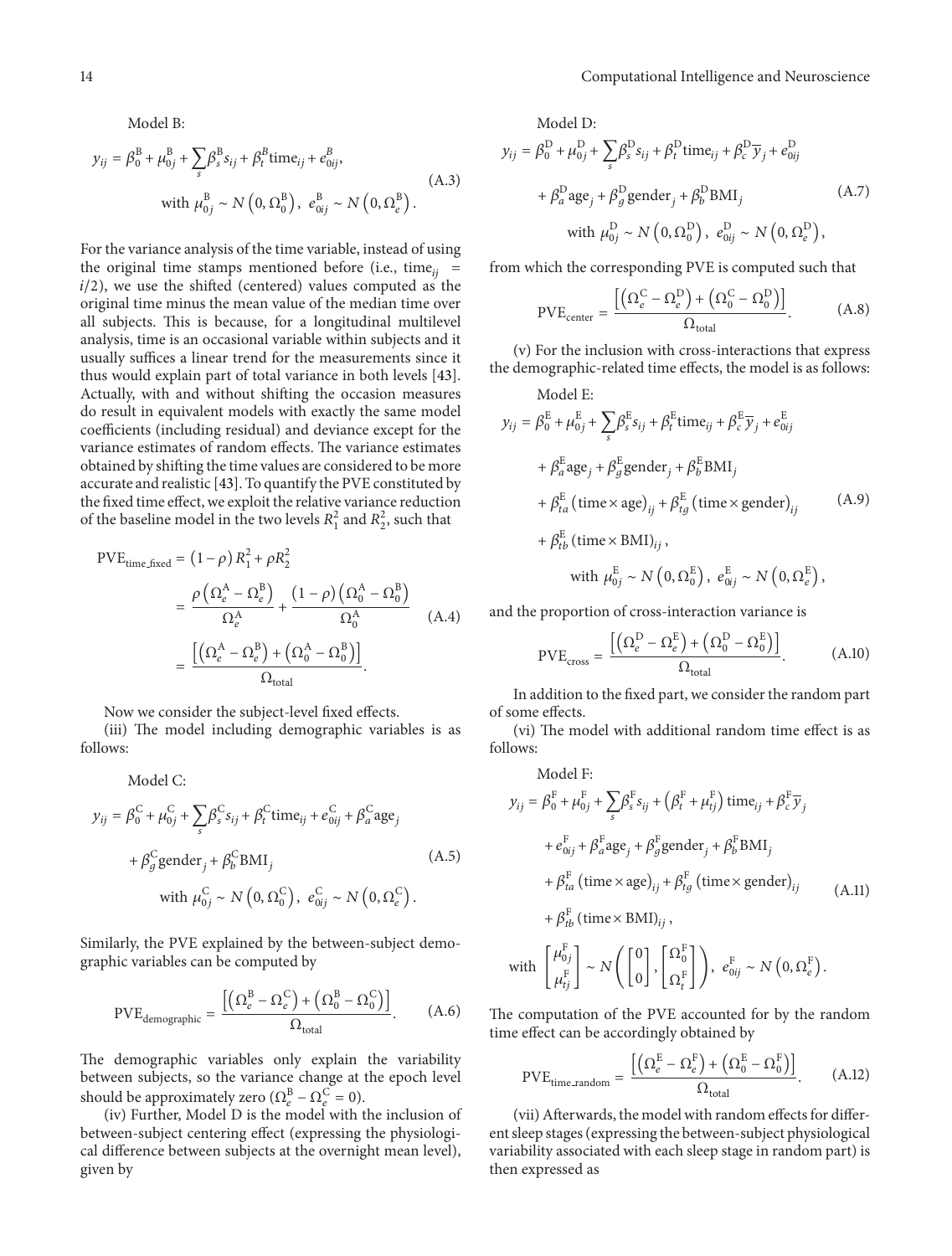Model G:

$$
y_{ij} = \beta_0^G + \mu_{0j}^G + \sum_s (\beta_s^G + \mu_{sj}^G) s_{ij} + (\beta_t^G + \mu_{ij}^G) \text{ time}_{ij}
$$
  
+  $\beta_c^G \overline{y}_j + e_{0ij}^G + \beta_a^G \text{age}_j + \beta_g^G \text{gender}_j + \beta_b^G \text{BMI}_j$   
+  $\beta_{ta}^G (\text{time} \times \text{age})_{ij} + \beta_{tg}^G (\text{time} \times \text{gender})_{ij}$   
+  $\beta_{tb}^G (\text{time} \times \text{BMI})_{ij}$ ,  
with 
$$
\begin{bmatrix} \mu_{0j}^G \\ \mu_{ij}^G \\ \mu_{sj}^G \end{bmatrix} \sim N \left( \begin{bmatrix} 0 \\ 0 \\ 0 \end{bmatrix}, \begin{bmatrix} \Omega_0^G \\ \Omega_s^G \\ \Omega_s^G \end{bmatrix} \right), e_{0ij}^G \sim N \left( 0, \Omega_e^G \right).
$$
 (A.13)

In this model, the random variance  $\Omega_s^{\text{G}}$  not only explains the variance in  $\Omega_0^{\rm F}$  and  $\Omega_{\rm g}^{\rm F}$ , but also reflects some variance of the random time effect  $\Omega_{t}^{\text{F}}$ . Therefore, the proportion of variance contained in  $\Omega_s^G$  to the total variance is as follows:

$$
PVE_{between-subj.random}
$$
  
= 
$$
\frac{\left[\left(\Omega_e^F - \Omega_e^G\right) + \left(\Omega_0^F - \Omega_0^G\right) + \left(\Omega_t^F - \Omega_t^G\right)\right]}{\Omega_{total}}.
$$
 (A.14)

Then the PVE of the random time effect to the total variance should be corrected to

PVE<sub>time.random</sub>  
= 
$$
\frac{\left[ \left( \Omega_e^{\rm E} - \Omega_e^{\rm F} \right) + \left( \Omega_0^{\rm E} - \Omega_0^{\rm F} \right) - \left( \Omega_t^{\rm F} - \Omega_t^{\rm G} \right) \right]}{\Omega_{\rm total}}.
$$
 (A.15)

(viii) Finally, the remaining residual variance is assumed to only associate with the physiological variability within subjects and its proportion can be obtained such that

$$
PVEwithin.subj.random = \frac{\Omega_e^G}{\Omega_{total}}.
$$
 (A.16)

Note that all these models are optimized by only keeping the variables that do not statistically equal zero.

#### **Conflict of Interests**

No conflict of interests, financial or otherwise, is declared by the authors.

#### **Acknowledgments**

The authors gratefully thank Tine Smits and Dr. Sam Jelfs from Philips Research for their insightful comments and proofreading of the paper. The SIESTA database used in the present study was supported by the European Commission, DG XII (Project no. Biomed-2 BMH4-CT97-2040) between Sep. 1997 and Aug. 2000.

#### **References**

- [1] C. A. Kushida, M. R. Littner, T. Morgenthaler et al., "Practice parameters for the indications for polysomnography and related procedures: an update for 2005," *Sleep*, vol. 28, no. 4, pp. 499– 521, 2005.
- [2] E. A. Rechtschaffen and A. Kales, *A Manual of Standardized Terminology, Techniques and Scoring System for Sleep Stages of Human Subjects*, National Institutes of Health, Washington, DC, USA, 1968.
- [3] C. Iber, S. Ancoli-Israel, A. L. Chesson, and S. F. Quan, *The AASM Manual for the Scoring of Sleep and Associated Events: Rules, Terminology* & *Technical Specifications*, American Academy of Sleep Medicine, Westchester, Ill, USA, 2007.
- [4] J. Hedner, D. P. White, A. Malhotra et al., "Sleep staging based on autonomic signals: a multi-center validation study," *Journal of Clinical Sleep Medicine*, vol. 7, no. 3, pp. 301–306, 2011.
- [5] J. M. Kortelainen, M. O. Mendez, A. M. Bianchi, M. Matteucci, and S. Cerutti, "Sleep staging based on signals acquired through bed sensor," *IEEE Transactions on Information Technology in Biomedicine*, vol. 14, no. 3, pp. 776–785, 2010.
- [6] S. J. Redmond, P. de Chazal, C. O'Brien, S. Ryan, W. T. McNicholas, and C. Heneghan, "Sleep staging using cardiorespiratory signals," *Somnologie*, vol. 11, no. 4, pp. 245–256, 2007.
- [7] A. Roebuck, V. Monasterio, E. Gederi et al., "A review of signals used in sleep analysis," *Physiological Measurement*, vol. 35, no. 1, pp. R1–R57, 2014.
- [8] T. Watanabe and K. Watanabe, "Noncontact method for sleep stage estimation," *IEEE Transactions on Biomedical Engineering*, vol. 51, no. 10, pp. 1735–1748, 2004.
- [9] N. J. Douglas, D. P. White, C. K. Pickett, J. V. Weil, and C. W. Zwillich, "Respiration during sleep in normal man,"*Thorax*, vol. 37, no. 11, pp. 840–844, 1982.
- [10] D. W. Hudgel, R. J. Martin, B. Johnson, and P. Hill, "Mechanics of the respiratory system and breathing pattern during sleep in normal humans," *Journal of Applied Physiology: Respiratory, Environmental and Exercise Physiology*, vol. 56, no. 1, pp. 133– 137, 1984.
- [11] X. Long, P. Fonseca, R. M. Aarts, R. Haakma, and J. Foussier, "Modeling cardiorespiratory interaction during human sleep with complex networks," *Applied Physics Letters*, vol. 105, no. 20, Article ID 203701, 2014.
- [12] F. Snyder, J. A. Hobson, D. F. Morrison, and F. Goldfrank, "Changes in respiration, heart rate, and systolic blood pressure in human sleep," *Journal of Applied Physiology*, vol. 19, pp. 417– 422, 1964.
- [13] J. Trinder, J. Kleiman, M. Carrington et al., "Autonomic activity during human sleep as a function of time and sleep stage," *Journal of Sleep Research*, vol. 10, no. 4, pp. 253–264, 2001.
- [14] Task Force of the European Society of Cardiology and the North American Society of Pacing and Electrophysiology, "Heart rate variability: standards of measurement, physiological interpretation and clinical use," *Circulation*, vol. 93, no. 5, pp. 1043–1065, 1996.
- [15] J. P. Saul, R. F. Rea, D. L. Eckberg, R. D. Berger, and R. J. Cohen, "Heart rate and muscle sympathetic nerve variability during reflex changes of autonomic activity," *The American Journal of Physiology—Heart and Circulatory Physiology*, vol. 258, no. 3, pp. H713–H721, 1990.
- [16] E. A. Phillipson, "Control of breathing during sleep," *The American Review of Respiratory Disease*, vol. 118, no. 5, pp. 909– 939, 1978.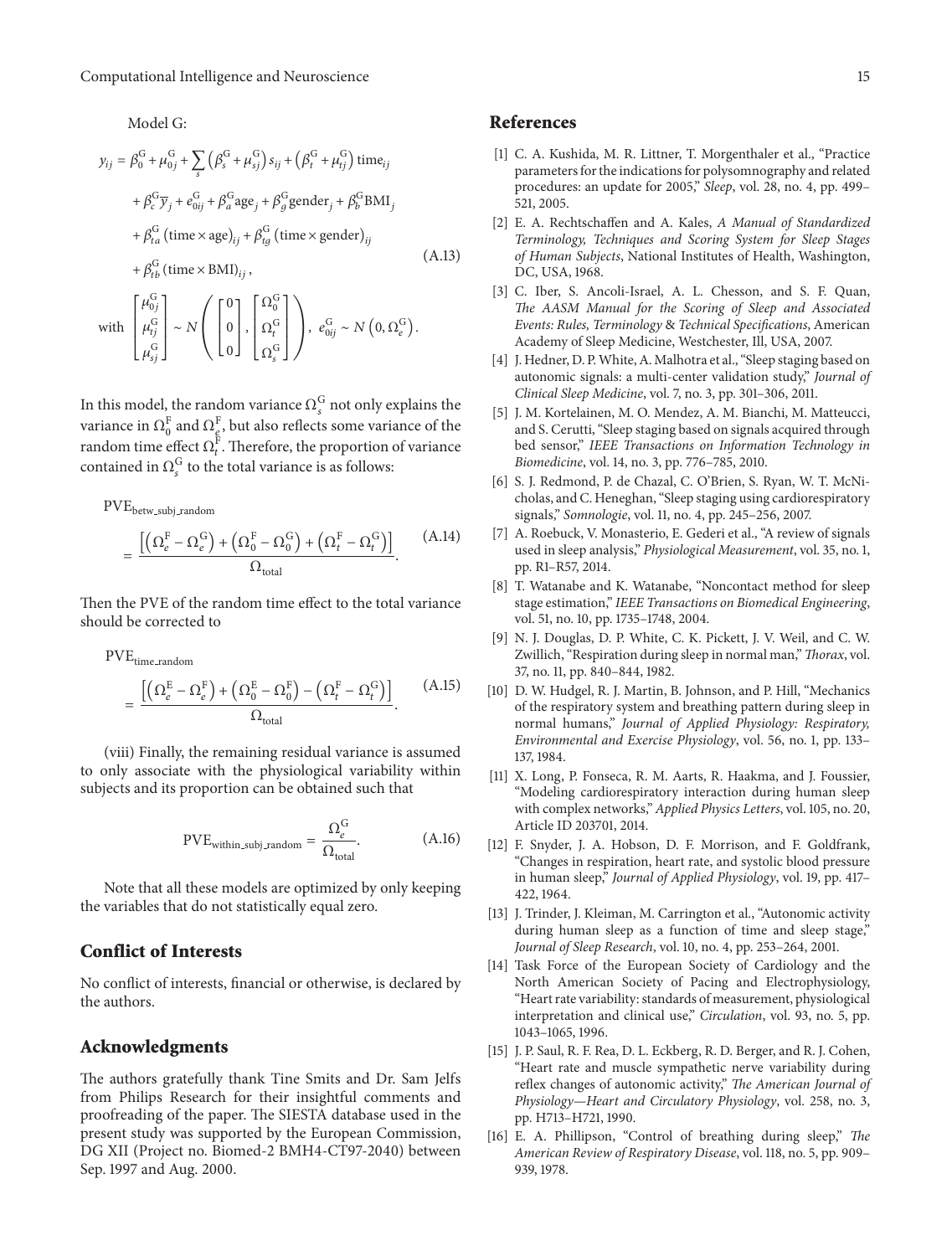- [17] M. I. Polkey, M. Green, and J. Moxham, "Measurement of respiratory muscle strength," *Thorax*, vol. 50, no. 11, pp. 1131– 1135, 1995.
- [18] G. Brandenberger, A. U. Viola, J. Ehrhart et al., "Age-related changes in cardiac autonomic control during sleep," *Journal of Sleep Research*, vol. 12, no. 3, pp. 173–180, 2003.
- [19] H. R. Peterson, M. Rothschild, C. R. Weinberg, R. D. Fell, K. R. McLeish, and M. A. Pfeifer, "Body fat and the activity of the autonomic nervous system," *The New England Journal of Medicine*, vol. 318, no. 17, pp. 1077–1083, 1988.
- [20] A. Y. Schumann, R. P. Bartsch, T. Penzel, P. C. Ivanov, and J. W. Kantelhardt, "Aging effects on cardiac and respiratory dynamics in healthy subjects across sleep stages," *Sleep*, vol. 33, no. 7, pp. 943–955, 2010.
- [21] R. L. Horner, "Autonomic consequences of arousal from sleep: mechanisms and implications," *Sleep*, vol. 19, pp. S193–S195, 1996.
- [22] A. Sgoifo, C. Coe, S. Parmigiani, and J. Koolhaas, "Individual differences in behavior and physiology: causes and consequences," *Neuroscience and Biobehavioral Reviews*, vol. 29, no. 1, pp. 1–2, 2005.
- [23] D. P. White, J. V. Weil, and C. W. Zwillich, "Metabolic rate and breathing during sleep," *Journal of Applied Physiology*, vol. 59, no. 2, pp. 384–391, 1985.
- [24] H. J. Burgess, A. L. Holmes, and D. Dawson, "The relationship between slow-wave activity, body temperature, and cardiac activity during nighttime sleep," *Sleep*, vol. 24, no. 3, pp. 343– 349, 2001.
- [25] H. J. Burgess, T. Sletten, N. Savic, S. S. Gilbert, and D. Dawson, "Effects of bright light and melatonin on sleep propensity, temperature, and cardiac activity at night," *Journal of Applied Physiology*, vol. 91, no. 3, pp. 1214–1222, 2001.
- [26] N. Carter, R. Henderson, S. Lal, M. Hart, S. Booth, and S. Hunyor, "Cardiovascular and autonomic response to environmental noise during sleep in night shift workers," *Sleep*, vol. 25, no. 4, pp. 457–464, 2002.
- [27] A. Muzet, "Environmental noise, sleep and health," *Sleep Medicine Reviews*, vol. 11, no. 2, pp. 135–142, 2007.
- [28] M. H. Bonnet and D. L. Arand, "Heart rate variability: sleep stage, time of night, and arousal influences," *Electroencephalography and Clinical Neurophysiology*, vol. 102, no. 5, pp. 390–396, 1997.
- [29] T. Åkerstedt, A. Knutsson, P. Westerholm, T. Theorell, L. Alfredsson, and G. Kecklund, "Sleep disturbances, work stress and work hours: a cross-sectional study," *Journal of Psychosomatic Research*, vol. 53, no. 3, pp. 741–748, 2002.
- [30] P. Grossman, F. H. Wilhelm, and M. Spoerle, "Respiratory sinus arrhythmia, cardiac vagal control, and daily activity," *The American Journal of Physiology—Heart and Circulatory Physiology*, vol. 287, no. 2, pp. H728–H734, 2004.
- [31] M. Hall, R. Vasko, D. Buysse et al., "Acute stress affects heart rate variability during sleep," *Psychosomatic Medicine*, vol. 66, no. 1, pp. 56–62, 2004.
- [32] G. Klösch, B. Kemp, T. Penzel et al., "The SIESTA project polygraphic and clinical database," *IEEE Engineering in Medicine and Biology Magazine*, vol. 20, no. 3, pp. 51–57, 2001.
- [33] J. A. Van Alste and T. S. Schilder, "Removal of base-line wander and power-line interference from the ECG by an efficient FIR filter with a reduced number of taps," *IEEE Transactions on Biomedical Engineering*, vol. 32, no. 12, pp. 1052–1060, 1985.
- [34] P. Fonseca, R. M. Aarts, J. Foussier, and X. Long, "A novel low-complexity post-processing algorithm for precise QRS localization," *SpringerPlus*, vol. 3, article 376, 2014.
- [35] A. M. Bianchi, L. Mainardi, E. Petrucci, M. G. Signorini, M. Mainardi, and S. Cerutti, "Time-variant power spectrum analysis for the detection of transient episodes in HRV signal," *IEEE Transactions on Biomedical Engineering*, vol. 40, no. 2, pp. 136–144, 1993.
- [36] A. Boardman, F. S. Schlindwein, A. P. Rocha, and A. Leite, "A study on the optimum order of autoregressive models for heart rate variability," *Physiological Measurement*, vol. 23, no. 2, pp. 325–336, 2002.
- [37] X. Long, J. Yang, T. Weysen et al., "Measuring dissimilarity between respiratory effort signals based on uniform scaling for sleep staging," *Physiological Measurement*, vol. 35, no. 12, pp. 2529–2542, 2014.
- [38] R. L. Burr, "Interpretation of normalized spectral heart rate variability indices in sleep research: a critical review," *Sleep*, vol. 30, no. 7, pp. 913–919, 2007.
- [39] A. Domingues, T. Paiva, and J. M. Sanches, "Hypnogram and sleep parameter computation from activity and cardiovascular data," *IEEE Transactions on Biomedical Engineering*, vol. 61, no. 6, pp. 1711–1719, 2014.
- [40] X. Long, J. Foussier, P. Fonseca, R. Haakma, and R. M. Aarts, "Analyzing respiratory effort amplitude for automated sleep stage classification," *Biomedical Signal Processing and Control*, vol. 14, pp. 197–205, 2014.
- [41] S. J. Redmond and C. Heneghan, "Cardiorespiratory-based sleep staging in subjects with obstructive sleep apnea," *IEEE Transactions on Biomedical Engineering*, vol. 53, no. 3, pp. 485– 496, 2006.
- [42] E. Bagiella, R. P. Sloan, and D. F. Heitjan, "Mixed-effects models in psychophysiology," *Psychophysiology*, vol. 37, no. 1, pp. 13–20, 2000.
- [43] J. J. Hox, *Multilevel Analysis: Techniques and Applications*, Routledge, London, UK, 2010.
- [44] P. E. Wainwright, S. T. Leatherdale, and J. A. Dubin, "Advantages" of mixed effects models over traditional ANOVA models in developmental studies: a worked example in a mouse model of fetal alcohol syndrome," *Developmental Psychobiology*, vol. 49, no. 7, pp. 664–674, 2007.
- [45] S. Raudenbush and A. S. Bryk, "A hierarchical model for studying school effects," *Sociology of Education*, vol. 59, no. 1, pp. 1–17, 1986.
- [46] M. van de Pol and J. Wright, "A simple method for distinguishing within- versus between-subject effects using mixed models," *Animal Behaviour*, vol. 77, no. 3, pp. 753–758, 2009.
- [47] H. Goldstein, W. Browne, and J. Rasbash, "Multilevel modelling of medical data," *Statistics in Medicine*, vol. 21, no. 21, pp. 3291– 3315, 2002.
- [48] C. S. McCrae, J. P. H. Mcnamara, M. A. Rowe et al., "Sleep and affect in older adults: using multilevel modeling to examine daily associations," *Journal of Sleep Research*, vol. 17, no. 1, pp. 42–53, 2008.
- [49] E. J. Mezick, K. A. Matthews, M. Hall et al., "Intra-individual variability in sleep duration and fragmentation: associations with stress," *Psychoneuroendocrinology*, vol. 34, no. 9, pp. 1346– 1354, 2009.
- [50] P. D. Bliese, N. J. Wesensten, and T. J. Balkin, "Age and individual variability in performance during sleep restriction," *Journal of Sleep Research*, vol. 15, no. 4, pp. 376–385, 2006.